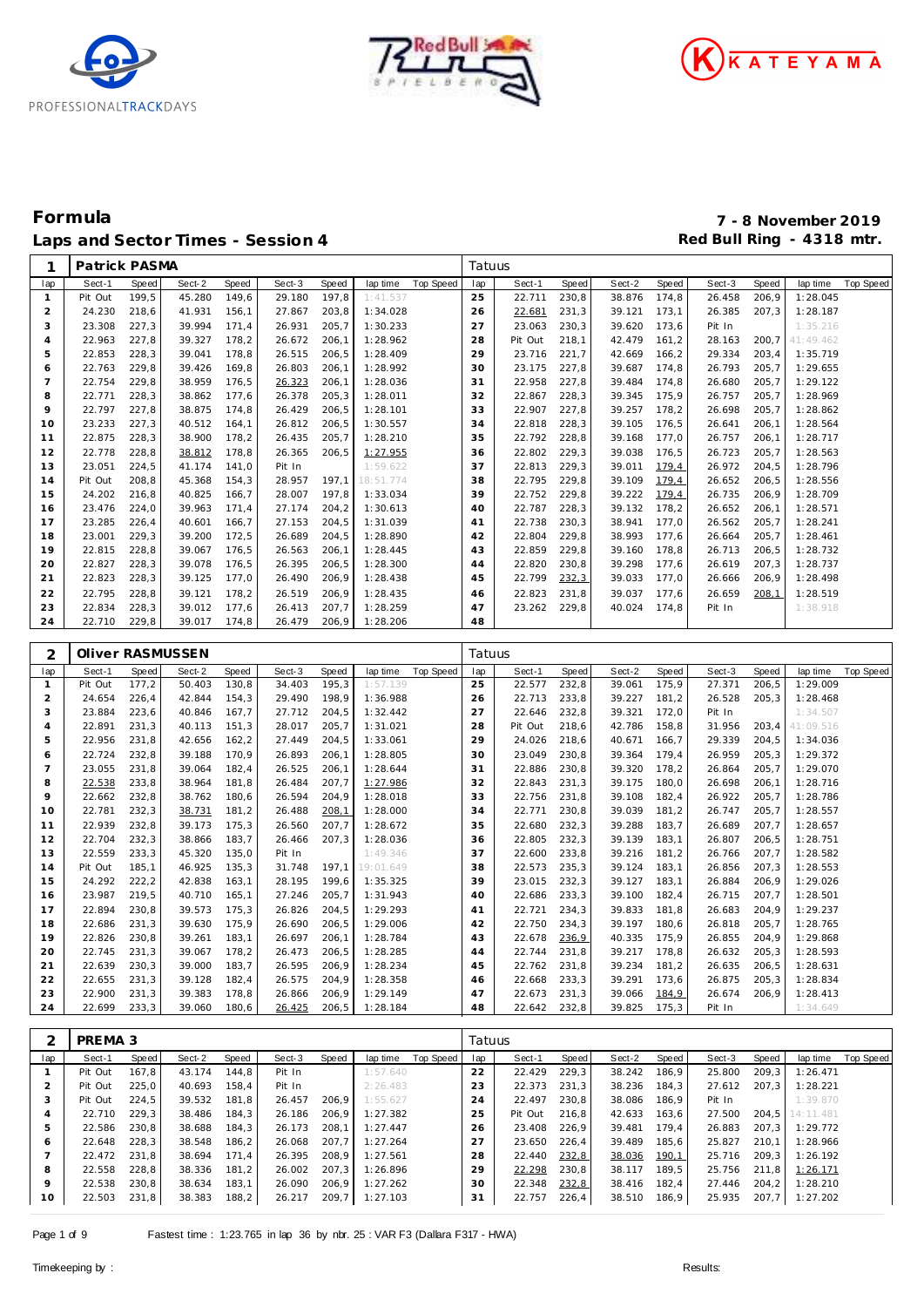





### Laps and Sector Times - Session 4 *Red Bull Ring - 4318 mtr.*

# **Formula 7 - 8 November 2019**

| 11 | 22.539  | 230.8 | 38.306 | 182.4 |        |       | 26.146 209.3 1:26.991 | 32              | 22.627 226,9 |       | 38.171 186,9 |       | 25.872 207.3 |       | 1:26.670        |  |
|----|---------|-------|--------|-------|--------|-------|-----------------------|-----------------|--------------|-------|--------------|-------|--------------|-------|-----------------|--|
| 12 | 22.612  | 231.3 | 38.766 | 185.6 | 26.488 | 208.9 | 1:27.866              | 33              | 22.660       | 227.3 | 38.272       | 186.9 | 25.880       | 204.9 | 1:26.812        |  |
| 13 | 22.521  | 231.8 | 38.477 | 183.7 | 26.062 | 209.7 | 1:27.060              | 34              | 22.872       | 227.8 | 38.955       | 170.3 | Pit In       |       | 1:35.349        |  |
| 14 | 22.500  | 230.8 | 38.402 | 183,1 | 26.083 | 208.9 | 1:26.985              | 35              | Pit Out      | 214.6 | 45.083       | 160.2 | 27.804       |       | 201.1 34:05.930 |  |
| 15 | 22.526  | 231.3 | 38.392 | 181.2 | Pit In |       | 1:36.753              | 36              | 24.042 221,7 |       | 39.534       | 179.4 | 26.613       | 204.5 | 1:30.189        |  |
| 16 | Pit Out | 193.1 | 42.327 | 171.4 | 28.079 |       | 203.4 35:10.624       | 37              | 22.832 230,3 |       | 40.787       | 178.8 | 26.097       | 211.4 | 1:29.716        |  |
| 17 | 25.282  | 225.0 | 38.879 | 177.0 | 26.417 | 208.9 | 1:30.578              | 38              | 22.403       | 229.8 | 38.254       | 188.2 | 25.662       | 212,2 | 1:26.319        |  |
| 18 | 22.599  | 232.3 | 38.600 | 186.9 | 25.970 | 210.1 | 1:27.169              | 39              | 22.403       | 230.3 | 50.229       | 100.7 | Pit In       |       | 2:04.126        |  |
| 19 | 22.429  | 232.3 | 38.130 | 184.9 | 25.787 | 209.3 | 1:26.346              | 40 <sup>°</sup> | Pit Out      | 216.8 | 39.724       | 180.0 | 26.678       | 204.5 | 3:20.359        |  |
| 20 | 22.364  | 232.3 | 38.096 | 186,2 | 25.942 | 208.9 | 1:26.402              | 41              | 22.688       | 225.4 | 38.545       | 188,8 | 25.932       | 208.9 | 1:27.165        |  |
| 21 | 22.359  | 231,8 | 40.227 | 175,9 |        |       | 26.324 210.5 1:28.910 | 42              | 22.670 225,9 |       | 38.527       | 187,5 | 25.882 209,3 |       | 1:27.079        |  |
|    |         |       |        |       |        |       |                       |                 |              |       |              |       |              |       |                 |  |

| 3              | Petr PTACEK |       |        |       |        |       |           |           | Tatuus |         |       |        |       |        |       |           |           |
|----------------|-------------|-------|--------|-------|--------|-------|-----------|-----------|--------|---------|-------|--------|-------|--------|-------|-----------|-----------|
| lap            | Sect-1      | Speed | Sect-2 | Speed | Sect-3 | Speed | lap time  | Top Speed | lap    | Sect-1  | Speed | Sect-2 | Speed | Sect-3 | Speed | lap time  | Top Speed |
|                | Pit Out     | 182,9 | 49.130 | 139,9 | 33.307 | 181,2 | 1:53.419  |           | 24     | 22.706  | 228,8 | 38.805 | 181,2 | 26.431 | 206,1 | 1:27.942  |           |
| $\overline{c}$ | 25.347      | 207,2 | 42.846 | 167,7 | 28.533 | 197,1 | 1:36.726  |           | 25     | 22.702  | 229,3 | 39.242 | 166,2 | 27.177 | 204,2 | 1:29.121  |           |
| 3              | 24.388      | 212,5 | 41.172 | 173,1 | 27.314 | 203,8 | 1:32.874  |           | 26     | 22.783  | 228,8 | 49.416 | 170.9 | Pit In |       | 1:45.756  |           |
| $\overline{4}$ | 23.347      | 227,3 | 39.346 | 180,0 | 27.034 | 204,5 | 1:29.727  |           | 27     | Pit Out | 178,9 | 46.406 | 141,7 | 29.780 | 195.7 | 42:32.066 |           |
| 5              | 22.978      | 228,8 | 39.151 | 184,9 | 26.487 | 204,9 | 1:28.616  |           | 28     | 24.621  | 212,5 | 42.040 | 165,6 | 27.843 | 202,2 | 1:34.504  |           |
| 6              | 22.881      | 228,3 | 38.940 | 181.8 | 26.854 | 203,4 | 1:28.675  |           | 29     | 23.164  | 225,4 | 39.626 | 180,6 | 27.056 | 204,2 | 1:29.846  |           |
|                | 22.899      | 229,3 | 38.848 | 183,7 | 26.473 | 205,3 | 1:28.220  |           | 30     | 23.140  | 225,9 | 39.374 | 183,1 | 27.061 | 203,4 | 1:29.575  |           |
| 8              | 22.759      | 228,3 | 38.772 | 184,9 | 26.582 | 206,1 | 1:28.113  |           | 31     | 22.982  | 226,4 | 39.355 | 182.4 | 26.957 | 202,6 | 1:29.294  |           |
| 9              | 22.641      | 228,3 | 38.694 | 188,8 | 26.537 | 204,9 | 1:27.872  |           | 32     | 22.953  | 225,0 | 39.142 | 183,1 | 26.782 | 203,8 | 1:28.877  |           |
| 10             | 22.732      | 229,8 | 38.708 | 177,0 | 26.995 | 204,5 | 1:28.435  |           | 33     | 22.920  | 226,9 | 39.118 | 181,8 | 26.751 | 203,4 | 1:28.789  |           |
| 11             | 22.807      | 230,3 | 39.336 | 161,2 | 26.955 | 205,3 | 1:29.098  |           | 34     | 23.158  | 225,9 | 39.099 | 180.6 | 26.669 | 204.9 | 1:28.926  |           |
| 12             | 22.778      | 228,8 | 38.773 | 185,6 | 26.445 | 204,5 | 1:27.996  |           | 35     | 22.875  | 227,3 | 39.087 | 183.1 | 26.687 | 204,9 | 1:28.649  |           |
| 13             | 22.697      | 229,8 | 46.026 | 136,7 | Pit In |       | 1:47.940  |           | 36     | 22.752  | 227,3 | 39.124 | 179,4 | 26.729 | 204,2 | 1:28.605  |           |
| 14             | Pit Out     | 173,7 | 50.376 | 142,5 | 32.258 | 157,4 | 18:54.362 |           | 37     | 22.791  | 229,3 | 39.115 | 180.0 | 26.977 | 204,2 | 1:28.883  |           |
| 15             | 26.340      | 212,5 | 44.342 | 157.4 | 29.049 | 195.3 | 1:39.731  |           | 38     | 22.982  | 227,3 | 39.065 | 183.7 | 26.908 | 202,2 | 1:28.955  |           |
| 16             | 24.420      | 214,6 | 40.966 | 171,4 | 27.310 | 203,4 | 1:32.696  |           | 39     | 22.879  | 227,3 | 39.092 | 179,4 | 26.747 | 204,9 | 1:28.718  |           |
| 17             | 23.242      | 226,9 | 39.523 | 179,4 | 26.750 | 203,0 | 1:29.515  |           | 40     | 22.964  | 227,3 | 39.461 | 181.8 | 26.649 | 204,2 | 1:29.074  |           |
| 18             | 22.924      | 227,3 | 39.125 | 181,2 | 26.540 | 205,7 | 1:28.589  |           | 41     | 22.946  | 227,8 | 39.145 | 183,7 | 26.844 | 204,2 | 1:28.935  |           |
| 19             | 23.100      | 225,9 | 39.166 | 183,1 | 26.410 | 205,3 | 1:28.676  |           | 42     | 22.940  | 227,8 | 40.693 | 174,2 | 27.254 | 203,8 | 1:30.887  |           |
| 20             | 22.825      | 226,9 | 38.835 | 184,9 | 26.361 | 205,7 | 1:28.021  |           | 43     | 22.930  | 229,3 | 39.277 | 177,0 | 26.847 | 204,9 | 1:29.054  |           |
| 21             | 22.758      | 226,9 | 38.891 | 186,9 | 26.379 | 204,5 | 1:28.028  |           | 44     | 22.797  | 229,8 | 39.079 | 175,9 | 26.782 | 205,3 | 1:28.658  |           |
| 22             | 22.728      | 227,8 | 38.771 | 185,6 | 26.365 | 205,7 | 1:27.864  |           | 45     | 22.805  | 230,8 | 38.986 | 177,6 | 26.869 | 205,3 | 1:28.660  |           |
| 23             | 22.725      | 227,3 | 38.710 | 182,4 | 26.309 | 205,7 | 1:27.744  |           | 46     | 23.087  | 229,3 | 39.273 | 173,1 | Pit In |       | 1:37.356  |           |

| 4              | PREMA <sub>1</sub> |              |        |       |        |       |           |                  | Tatuus |         |       |        |       |        |              |           |                  |
|----------------|--------------------|--------------|--------|-------|--------|-------|-----------|------------------|--------|---------|-------|--------|-------|--------|--------------|-----------|------------------|
| lap            | Sect-1             | <b>Speed</b> | Sect-2 | Speed | Sect-3 | Speed | lap time  | <b>Top Speed</b> | lap    | Sect-1  | Speed | Sect-2 | Speed | Sect-3 | <b>Speed</b> | lap time  | <b>Top Speed</b> |
| 1              | Pit Out            | 140,2        | 50.691 | 130,1 | 33.330 | 166,7 | 1:58.908  |                  | 29     | 24.606  | 211,7 | 41.440 | 173,6 | 28.201 | 192,5        | 1:34.247  |                  |
| 2              | 29.116             | 155,2        | 45.333 | 162,7 | 30.006 | 187,2 | 1:44.455  |                  | 30     | 25.886  | 210,4 | 43.030 | 157,0 | 30.193 | 194,2        | 1:39.109  |                  |
| 3              | 25.149             | 204,0        | 41.798 | 172,0 | 28.332 | 191,8 | 1:35.279  |                  | 31     | 24.321  | 214,6 | 41.042 | 178,2 | 28.048 | 194,9        | 1:33.411  |                  |
| $\overline{4}$ | 24.487             | 212,1        | 40.984 | 174,2 | 27.864 | 193,2 | 1:33.335  |                  | 32     | 24.156  | 216,4 | 41.539 | 158,4 | 28.592 | 194,6        | 1:34.287  |                  |
| 5              | 24.389             | 212,9        | 40.674 | 175,3 | 27.682 | 193,5 | 1:32.745  |                  | 33     | 24.143  | 214,6 | 40.634 | 172.0 | 27.865 | 195.3        | 1:32.642  |                  |
| 6              | 24.202             | 212,9        | 40.667 | 177,0 | 27.561 | 193,5 | 1:32.430  |                  | 34     | 24.142  | 217,7 | 40.937 | 181,2 | 28.243 | 194,6        | 1:33.322  |                  |
| $\overline{7}$ | 24.012             | 213,4        | 40.538 | 174,8 | 27.746 | 193,5 | 1:32.296  |                  | 35     | 24.036  | 212,9 | 40.772 | 179.4 | 27.695 | 194,2        | 1:32.503  |                  |
| 8              | 24.031             | 213,8        | 40.385 | 175,9 | 27.962 | 192,5 | 1:32.378  |                  | 36     | 23.966  | 213,4 | 49.660 | 153,8 | 28.767 | 192,5        | 1:42.393  |                  |
| 9              | 24.079             | 212,5        | 40.393 | 180,0 | 27.892 | 193,9 | 1:32.364  |                  | 37     | 24.048  | 213,8 | 46.585 | 154,7 | Pit In |              | 1:49.509  |                  |
| 10             | 23.986             | 215,1        | 40.965 | 170.3 | 28.383 | 194,2 | 1:33.334  |                  | 38     | Pit Out | 166,5 | 48.277 | 144.4 | Pit In |              | 16:14.520 |                  |
| 11             | 24.555             | 209,6        | 46.449 | 104,2 | Pit In |       | 2:07.300  |                  | 39     | Pit Out | 190,7 | 43.633 | 166,2 | 28.914 | 188,8        | 2:26.892  |                  |
| 12             | Pit Out            | 153,6        | 51.676 | 137,8 | 32.758 | 165,4 | 11:08.491 |                  | 40     | 24.669  | 211,3 | 41.824 | 176,5 | 28.354 | 191,2        | 1:34.847  |                  |
| 13             | 28.741             | 174,6        | 46.118 | 147,5 | 31.376 | 180,0 | 1:46.235  |                  | 41     | 24.456  | 210,8 | 41.474 | 177,6 | 28.027 | 192,9        | 1:33.957  |                  |
| 14             | 25.894             | 208,0        | 42.119 | 165,6 | 28.417 | 192,2 | 1:36.430  |                  | 42     | 24.252  | 212,1 | 41.113 | 176.5 | 28.157 | 191,8        | 1:33.522  |                  |
| 15             | 25.866             | 196,9        | 41.296 | 175,9 | 28.471 | 193,2 | 1:35.633  |                  | 43     | 24.274  | 210,8 | 40.972 | 177,6 | 28.193 | 192,5        | 1:33.439  |                  |
| 16             | 24.249             | 215,9        | 40.920 | 175,9 | 28.705 | 193,2 | 1:33.874  |                  | 44     | 25.576  | 212,9 | 41.074 | 173,1 | 29.435 | 181,2        | 1:36.085  |                  |
| 17             | 24.047             | 215,9        | 42.339 | 169.8 | 28.737 | 191.5 | 1:35.123  |                  | 45     | 24.587  | 213,4 | 40.971 | 173.1 | 28.019 | 193,2        | 1:33.577  |                  |
| 18             | 24.234             | 213,8        | 41.595 | 174,2 | 27.908 | 193,2 | 1:33.737  |                  | 46     | 24.078  | 213,4 | 41.287 | 174,2 | 28.032 | 192,9        | 1:33.397  |                  |
| 19             | 24.257             | 212,9        | 46.453 | 169.3 | 29.616 | 193,2 | 1:40.326  |                  | 47     | 24.179  | 212,5 | 41.020 | 170.9 | 28.008 | 192.9        | 1:33.207  |                  |
| 20             | 24.126             | 213,8        | 40.865 | 177.6 | 28.013 | 192,9 | 1:33.004  |                  | 48     | 24.198  | 212,1 | 40.955 | 176.5 | 28.065 | 191.8        | 1:33.218  |                  |
| 21             | 24.132             | 212,5        | 40.796 | 178,2 | 27.635 | 194,9 | 1:32.563  |                  | 49     | 24.201  | 211,7 | 40.759 | 173.1 | 27.903 | 192,5        | 1:32.863  |                  |
| 22             | 24.073             | 213,8        | 40.669 | 179,4 | 39.057 | 191,5 | 1:43.799  |                  | 50     | 24.017  | 213,8 | 40.473 | 175.9 | 27.810 | 193,9        | 1:32.300  |                  |
| 23             | 24.355             | 210,8        | 41.127 | 176,5 | 27.888 | 193.5 | 1:33.370  |                  | 51     | 23.981  | 213,4 | 40.823 | 174,2 | 27.739 | 194,2        | 1:32.543  |                  |
| 24             | 24.104             | 212,9        | 49.086 | 159,8 | Pit In |       | 1:52.865  |                  | 52     | 24.028  | 213,8 | 40.772 | 174.8 | 27.771 | 194,2        | 1:32.571  |                  |
| 25             | Pit Out            | 149,8        | 51.558 | 117,9 | 35.307 | 163,6 | 41:13.467 |                  | 53     | 24.032  | 212,5 | 40.707 | 168,2 | 27.734 | 194,2        | 1:32.473  |                  |
| 26             | 28.991             | 167,5        | 46.532 | 160,2 | 32.072 | 185,2 | 1:47.595  |                  | 54     | 24.059  | 212,5 | 40.694 | 177,6 | 28.280 | 189,1        | 1:33.033  |                  |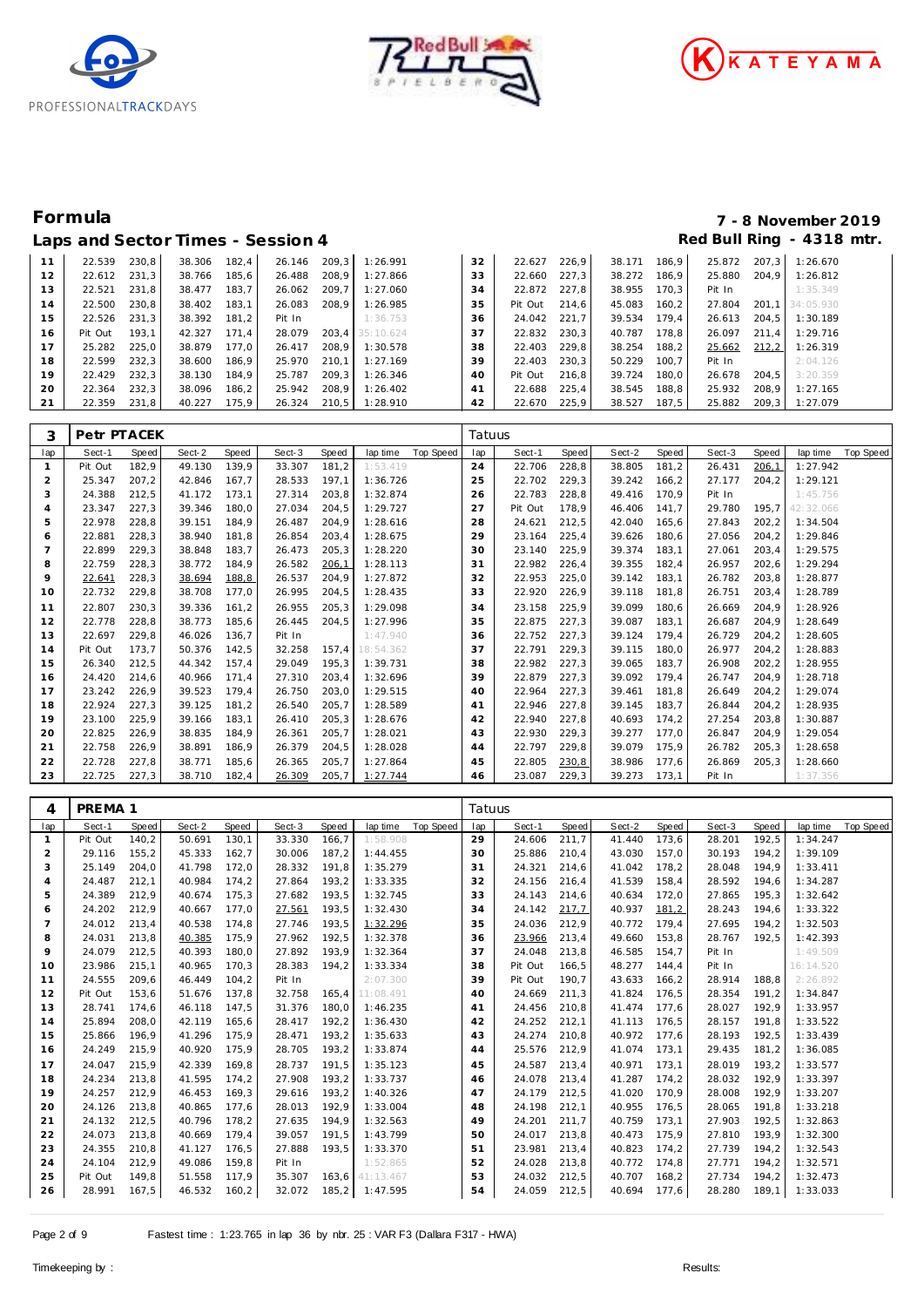





## **Formula 7 - 8 November 2019** Laps and Sector Times - Session 4 *Red Bull Ring - 4318 mtr.* **Red Bull Ring - 4318 mtr.**

|  |  |  |  | 56 24.034 213.4 40.804 177.0 Pit In |  |  | 1:42.069 |  |
|--|--|--|--|-------------------------------------|--|--|----------|--|

| 4                   | Jackson WALLS    |                |                  |                |                  |                |                      |           | Tatuus   |                   |                |                  |                |                  |                |                       |           |
|---------------------|------------------|----------------|------------------|----------------|------------------|----------------|----------------------|-----------|----------|-------------------|----------------|------------------|----------------|------------------|----------------|-----------------------|-----------|
| lap                 | Sect-1           | Speed          | Sect-2           | Speed          | Sect-3           | Speed          | lap time             | Top Speed | lap      | Sect-1            | Speed          | Sect-2           | Speed          | Sect-3           | Speed          | lap time              | Top Speed |
| $\mathbf{1}$        | Pit Out          | 177,4          | 46.384           | 162, 2         | 28.898           | 201,5          | 1:41.240             |           | 24       | 22.784            | 230,3          | 47.670           | 169,8          | 27.116           | 203,8          | 1:37.570              |           |
| $\mathbf 2$         | 23.811           | 225,0          | 40.734           | 169,8          | 27.469           | 202,6          | 1:32.014             |           | 25       | 22.948            | 227,8          | 39.115           | 178,2          | 26.616           | 204,2          | 1:28.679              |           |
| 3                   | 23.324           | 228,3          | 39.994           | 165,1          | 27.351           | 204,5          | 1:30.669             |           | 26       | 23.257            | 192,7          | 42.372           | 156,5          | Pit In           |                | 1:41.541              |           |
| $\overline{4}$<br>5 | 22.958<br>22.887 | 230,3<br>228,3 | 40.138<br>47.580 | 178,2<br>98,4  | 26.936<br>33.323 | 204,9<br>204,5 | 1:30.032<br>1:43.790 |           | 27<br>28 | Pit Out<br>23.602 | 218,1<br>225,4 | 42.190<br>40.387 | 167,2<br>170,3 | 28.166<br>29.340 | 199,6<br>203,4 | 38:45.861<br>1:33.329 |           |
| 6                   | 23.062           | 229,3          | 39.459           | 184,3          | 26.578           | 204,2          | 1:29.099             |           | 29       | 23.237            | 227,3          | 40.918           | 178,8          | 27.075           | 204,2          | 1:31.230              |           |
| $\overline{7}$      | 22.991           | 226,9          | 39.014           | 182,4          | 26.539           | 204,9          | 1:28.544             |           | 30       | 23.108            | 226,9          | 39.675           | 180,0          | 26.875           | 204,9          | 1:29.658              |           |
| 8                   | 22.782           | 229,8          | 48.471           | 127,4          | 28.643           | 204,2          | 1:39.896             |           | 31       | 22.952            | 228,3          | 39.529           | 177,0          | 26.756           | 204,9          | 1:29.237              |           |
| 9                   | 23.001           | 228,3          | 39.114           | 181,8          | 26.795           | 205,3          | 1:28.910             |           | 32       | 22.938            | 228,3          | 39.286           | 180,6          | 26.738           | 204,5          | 1:28.962              |           |
| 10                  | 22.885           | 228,3          | 38.926           | 179,4          | 26.502           | 206,1          | 1:28.313             |           | 33       | 22.839            | 228,8          | 39.301           | 174,2          | 26.825           | 204,5          | 1:28.965              |           |
| 11                  | 22.861           | 230,8          | 46.762           | 124,7          | Pit In           |                | 1:50.059             |           | 34       | 22.965            | 227,8          | 39.112           | 181,2          | 26.772           | 203,8          | 1:28.849              |           |
| 12                  | Pit Out          | 173,7          | 47.965           | 152,5          | 29.592           | 198,2          | 20:45.964            |           | 35       | 22.912            | 228,3          | 38.879           | 180,0          | 26.687           | 203,8          | 1:28.478              |           |
| 13                  | 23.885           | 223,6          | 41.003           | 174,2          | 27.389           | 203,4          | 1:32.277             |           | 36       | 22.912            | 228,3          | 39.100           | 177,6          | 26.629           | 204,2          | 1:28.641              |           |
| 14                  | 23.399           | 225,9          | 40.662           | 173,1          | 31.819           | 152,5          | 1:35.880             |           | 37       | 22.840            | 229,8          | 39.217           | 178,8          | 26.613           | 204,2          | 1:28.670              |           |
| 15                  | 28.365           | 220,4          | 40.409           | 172,0          | 27.147           | 202,6          | 1:35.921             |           | 38       | 22.841            | 229,3          | 39.054           | 178,8          | 26.672           | 205,7          | 1:28.567              |           |
| 16                  | 23.164           | 225,4          | 39.561           | 168,2          | 26.911           | 203,4          | 1:29.636             |           | 39       | 23.238            | 227,3          | 38.977           | 178,8          | 26.634           | 204,9          | 1:28.849              |           |
| 17                  | 23.015           | 226,4          | 39.280           | 183,7          | 26.857           | 203,8          | 1:29.152             |           | 40       | 22.932            | 229,3          | 39.109           | 174,2          | 26.650           | 203,8          | 1:28.691              |           |
| 18<br>19            | 23.040<br>22.938 | 226,4<br>226,4 | 39.222<br>39.143 | 180,6<br>178,2 | 26.630<br>26.664 | 205,3<br>204,5 | 1:28.892<br>1:28.745 |           | 41<br>42 | 22.905<br>22.822  | 228,3<br>228,8 | 38.903<br>38.914 | 180,0<br>182,4 | 26.769<br>26.609 | 204,2<br>205,7 | 1:28.577<br>1:28.345  |           |
| 20                  | 23.130           | 226,4          | 39.439           | 181,2          | 26.612           | 204,9          | 1:29.181             |           | 43       | 22.813            | 228,8          | 39.173           | 181,8          | 26.600           | 204,9          | 1:28.586              |           |
| 21                  | 22.908           | 227,8          | 38.971           | 180,6          | 26.667           | 204,9          | 1:28.546             |           | 44       | 22.688            | 232,3          | 39.147           | 180,6          | 26.751           | 204,2          | 1:28.586              |           |
| 22                  | 22.850           | 229,3          | 39.009           | 177,0          | 26.706           | 204,9          | 1:28.565             |           | 45       | 22.864            | 229,3          | 38.917           | 177,0          | 26.657           | 204,2          | 1:28.438              |           |
| 23                  | 22.844           | 228,8          | 38.850           | 181,2          | 26.467           | 205,3          | 1:28.161             |           | 46       | 22.766            | 231,3          | 39.196           | 176,5          | Pit In           |                | 1:36.929              |           |
|                     |                  |                |                  |                |                  |                |                      |           |          |                   |                |                  |                |                  |                |                       |           |
| 5                   | PREMA 2          |                |                  |                |                  |                |                      |           | Tatuus   |                   |                |                  |                |                  |                |                       |           |
| lap                 | Sect-1           | Speed          | Sect-2           | Speed          | Sect-3           | Speed          | lap time             | Top Speed | lap      | Sect-1            | Speed          | Sect-2           | Speed          | Sect-3           | Speed          | lap time              | Top Speed |
| $\mathbf{1}$        | Pit Out          | 177,7          | 46.202           | 154,7          | 30.026           | 189,5          | 1:43.635             |           | 30       | 24.351            | 212,5          | 41.419           | 176,5          | 27.950           | 193,5          | 1:33.720              |           |
| $\overline{2}$      | 26.246           | 196,2          | 43.149           | 169,8          | 28.916           | 190,5          | 1:38.311             |           | 31       | 24.282            | 212,9          | 41.268           | 179,4          | 27.804           | 193,9          | 1:33.354              |           |
| 3                   | 24.595           | 211,3          | 41.388           | 174,8          | 28.123           | 193,5          | 1:34.106             |           | 32       | 24.162            | 212,1          | 40.802           | 180,0          | 27.633           | 195,3          | 1:32.597              |           |
| $\overline{4}$      | 24.526           | 212,1          | 41.322           | 176,5          | 27.812           | 193,9          | 1:33.660             |           | 33       | 24.159            | 212,1          | 40.616           | 181,8          | 27.555           | 195,3          | 1:32.330              |           |
| 5<br>6              | 24.276<br>24.243 | 213,8<br>213,8 | 41.695<br>41.077 | 179,4<br>180,0 | 27.749<br>27.427 | 193,9<br>196,7 | 1:33.720<br>1:32.747 |           | 34<br>35 | 24.047<br>24.029  | 212,9<br>212,9 | 40.422<br>40.999 | 181,2<br>182,4 | 27.460<br>27.635 | 194,9<br>194,6 | 1:31.929<br>1:32.663  |           |
| $\overline{7}$      | 24.108           | 213,8          | 40.683           | 180,0          | 27.802           | 191,2          | 1:32.593             |           | 36       | 24.092            | 212,9          | 40.772           | 183,1          | 27.621           | 195,7          | 1:32.485              |           |
| 8                   | 24.244           | 215,1          | 40.836           | 179,4          | 28.239           | 194,6          | 1:33.319             |           | 37       | 24.013            | 213,4          | 40.309           | 183,7          | 27.508           | 195,3          | 1:31.830              |           |
| 9                   | 24.116           | 214,6          | 40.697           | 180,6          | 27.730           | 192,5          | 1:32.543             |           | 38       | 23.944            | 212,9          | 40.218           | 183,1          | 27.455           | 193,9          | 1:31.617              |           |
| 10                  | 24.166           | 216,4          | 40.773           | 181,8          | 27.827           | 194,2          | 1:32.766             |           | 39       | 24.066            | 212,5          | 40.577           | 182,4          | Pit In           |                | 1:37.509              |           |
| 11                  | 24.252           | 212,5          | 40.594           | 179,4          | 27.615           | 193,5          | 1:32.461             |           | 40       | Pit Out           | 163,2          | 47.432           | 156,1          | Pit In           |                | 29:01.708             |           |
| 12                  | 24.232           | 212,9          | 40.457           | 183,1          | 27.496           | 194,9          | 1:32.185             |           | 41       | Pit Out           | 202,9          | 42.662           | 177,6          | 28.794           | 191,2          | 2:14.200              |           |
| 13                  | 24.376           | 212,5          | 43.183           | 166,7          | Pit In           |                | 1:41.110             |           | 42       | 24.689            | 210,0          | 41.804           | 178,8          | 28.052           | 192,5          | 1:34.545              |           |
| 14                  | Pit Out          | 162,7          | 49.765           | 155,6          | 30.960           | 181,2          | 10:56.846            |           | 43       | 24.395            | 210,4          | 40.955           | 179,4          | 27.744           | 193,5          | 1:33.094              |           |
| 15                  | 27.455           | 164,2          | 45.662           | 153,8          | 30.296           | 179,1          | 1:43.413             |           | 44       | 24.302            | 211,7          | 40.736           | 181,2          | 27.734           | 193,5          | 1:32.772              |           |
| 16                  | 26.953           | 174,8          | 43.352           | 170,3          | 28.567           | 192,5          | 1:38.872             |           | 45       | 24.278            | 210,4          | 40.848           | 180,6          | 27.658           | 193,2          | 1:32.784              |           |
| 17                  | 24.438           | 214,2          | 42.941           | 174,2          | 28.415           | 194,6          | 1:35.794             |           | 46       | 24.225            | 211,7          | 40.768           | 181,8          | 27.648           | 193,9          | 1:32.641              |           |
| 18<br>19            | 24.254           | 213,8<br>212,5 | 41.923           | 181,8          | 28.226<br>27.789 | 194,2<br>192,5 | 1:34.403             |           | 47<br>48 | 24.194            | 212,5          | 40.650           | 180,0          | 27.617           | 194,6          | 1:32.461              |           |
| 20                  | 24.213<br>24.222 | 213,8          | 40.864<br>41.105 | 178,2<br>183,1 | 28.374           | 192,2          | 1:32.866<br>1:33.701 |           | 49       | 24.194<br>24.135  | 212,5<br>212,9 | 40.506<br>40.628 | 181,2<br>180,6 | 27.743<br>27.578 | 193,9<br>194,9 | 1:32.443<br>1:32.341  |           |
| 21                  | 24.138           | <u>216,8</u>   | 42.593           | 173,6          | 28.155           | 191,8          | 1:34.886             |           | 50       | 24.059 213,8      |                | 40.518 180,0     |                |                  | 27.944 193,5   | 1:32.521              |           |
| 22                  | 24.274           | 212,5          | 40.851           | 181,2          | 27.844           | 193,5          | 1:32.969             |           | 51       | 24.148 214,2      |                | 40.904 180,0     |                | 27.567           | 194,6          | 1:32.619              |           |
| 23                  | 24.303           | 212,5          | 40.647           | 181,8          | 27.786           | 193,5          | 1:32.736             |           | 52       | 24.021            | 214,6          | 40.756 180,6     |                | 27.661           | 196,0          | 1:32.438              |           |
| 24                  | 24.308           | 214,6          | 41.129           | 181,2          | 27.744           | 193,2          | 1:33.181             |           | 53       | 24.119 212,1      |                | 40.471 182,4     |                | 27.719           | 195,3          | 1:32.309              |           |
| 25                  | 24.164           | 212,5          | 40.500           | 181,2          | 28.736           | 181,2          | 1:33.400             |           | 54       | 24.112 212,9      |                | 40.398 181,8     |                | 27.651           | 193,5          | 1:32.161              |           |
| 26                  | 24.742           | 213,4          | 41.371           | 168,2          | Pit In           |                | 1:40.805             |           | 55       | 24.178 211,7      |                | 40.449 183,1     |                | 27.529           | 195,7          | 1:32.156              |           |
| 27                  | Pit Out          | 147,3          | 48.454           | 138,5          | 31.262           | 178,5          | 33:27.469            |           | 56       | 24.115 211,7      |                | 40.673 180,6     |                | 27.587           | 195,7          | 1:32.375              |           |
| 28                  | 27.721           | 167,8          | 44.810           | 168,8          | 29.558           | 191,2          | 1:42.089             |           | 57       | 24.227 212,1      |                | 40.964 161,7     |                | Pit In           |                | 1:38.518              |           |
| 29                  | 25.198           | 187,3          | 43.200           | 174,2          | 28.582           | 191,8          | 1:36.980             |           | 58       |                   |                |                  |                |                  |                |                       |           |
|                     |                  |                |                  |                |                  |                |                      |           |          |                   |                |                  |                |                  |                |                       |           |
| 5                   | VAR 1            |                |                  |                |                  |                |                      |           | Tatuus   |                   |                |                  |                |                  |                |                       |           |

|     | VAR 1   |       |              |         |                       |              |                |                    | Tatuus |              |       |              |       |                                    |       |                         |           |
|-----|---------|-------|--------------|---------|-----------------------|--------------|----------------|--------------------|--------|--------------|-------|--------------|-------|------------------------------------|-------|-------------------------|-----------|
| lap | Sect-1  | Speed | Sect-2       | Speed   | Sect-3                | <b>Speed</b> |                | lap time Top Speed | lap    | Sect-1       | Speed | Sect-2       | Speed | Sect-3                             | Speed | lap time                | Top Speed |
|     | Pit Out | 158.1 | 51.719       | $140.3$ | 32.631 173.6          |              | 1:53.949       |                    | 25     | 23.801       | 216.8 | 40.209 172,5 |       |                                    |       | 27.318  197.4  1:31.328 |           |
|     | 29.258  | 152.1 | 47.494 147.1 |         | 30.691                |              | 186.9 1:47.443 |                    | 26     | 23.747 216.8 |       | 40.066 178,8 |       |                                    |       | 27.223 197.4 1:31.036   |           |
|     | 24.888  | 210,8 | 42.195 155,2 |         | 29.190 194.9 1:36.273 |              |                |                    | 27     | 23.759 218.1 |       |              |       | 40.238 175,3 27.265 197,4 1:31.262 |       |                         |           |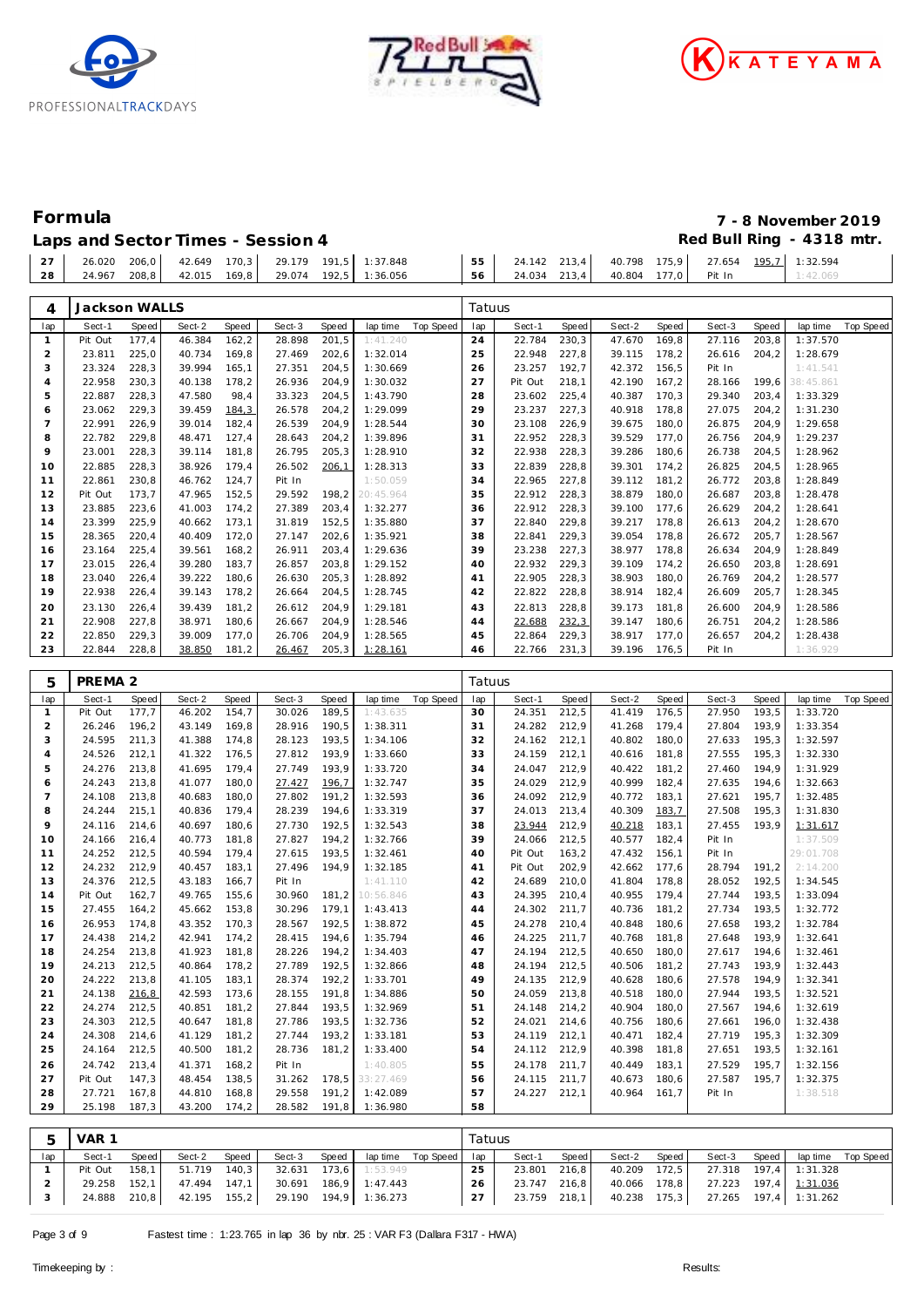





| $\overline{a}$ | 24.221  | 214,6 | 40.935 | 170,3  | 27.859 | 196,0 | 1:33.015        | 28 | 23.685  | 218,6 | 39.984   | 179,4 | 27.476 | 197,4 | 1:31.145  |
|----------------|---------|-------|--------|--------|--------|-------|-----------------|----|---------|-------|----------|-------|--------|-------|-----------|
| 5              | 24.035  | 214,2 | 40.601 | 162,2  | 28.095 | 196,7 | 1:32.731        | 29 | 23.868  | 218,6 | 40.325   | 172,0 | Pit In |       | 1:39.951  |
| 6              | 24.005  | 213,8 | 41.146 | 172,0  | 27.554 | 196,7 | 1:32.705        | 30 | Pit Out | 159,5 | 52.361   | 125,3 | 34.709 | 177,3 | 46:41.746 |
|                | 23.882  | 215,9 | 40.426 | 172,0  | 27.424 | 196,7 | 1:31.732        | 31 | 27.227  | 199,5 | 47.922   | 145,2 | 29.859 | 187,8 | 1:45.008  |
| 8              | 24.052  | 214,6 | 40.752 | 162,7  | 28.198 | 196,7 | 1:33.002        | 32 | 25.154  | 210,0 | 47.494   | 128,9 | 29.403 | 191,5 | 1:42.051  |
| 9              | 23.895  | 215,5 | 40.671 | 175,9  | 27.248 | 197,4 | 1:31.814        | 33 | 24.566  | 210,8 | 41.336   | 164,1 | 28.145 | 196,0 | 1:34.047  |
| 10             | 23.935  | 215,5 | 40.467 | 175,3  | 27.398 | 196,7 | 1:31.800        | 34 | 24.099  | 213,8 | 40.690   | 174,8 | 27.582 | 196,0 | 1:32.371  |
| 11             | 23.898  | 215,1 | 40.257 | 180,0  | 27.398 | 197,4 | 1:31.553        | 35 | 23.905  | 215,5 | 40.475   | 174,8 | 27.575 | 194,2 | 1:31.955  |
| 12             | 23.887  | 215,5 | 41.074 | 169,3  | 27.652 | 196,4 | 1:32.613        | 36 | 24.041  | 214,2 | 40.217   | 178,2 | 27.535 | 195,3 | 1:31.793  |
| 13             | 23.940  | 214,2 | 40.493 | 175,9  | 27.400 | 196,7 | 1:31.833        | 37 | 23.949  | 214,6 | 40.492   | 174,8 | 27.397 | 195,3 | 1:31.838  |
| 14             | 26.848  | 153,2 | 51.415 | 140,3  | Pit In |       | 1:58.804        | 38 | 23.956  | 214,6 | 1:11.640 | 129,5 | Pit In |       | 2:14.583  |
| 15             | Pit Out | 149,4 | 54.798 | 130,4  | 35.251 |       | 168,2 32:23.491 | 39 | Pit Out | 183,8 | 44.137   | 153,8 | 28.869 | 192,2 | 10:19.667 |
| 16             | 29.801  | 176,0 | 49.531 | 139,5  | 32.381 | 177,3 | 1:51.713        | 40 | 24.462  | 212,1 | 41.005   | 170,9 | 27.901 | 195,3 | 1:33.368  |
| 17             | 28.322  | 210,8 | 44.288 | 155, 2 | 29.036 | 190,8 | 1:41.646        | 41 | 23.933  | 213,8 | 40.427   | 173,6 | 27.373 | 197,1 | 1:31.733  |
| 18             | 24.801  | 213,8 | 41.859 | 159,3  | 28.409 | 196,4 | 1:35.069        | 42 | 23.832  | 214,6 | 40.334   | 172,5 | 27.422 | 196,7 | 1:31.588  |
| 19             | 24.109  | 216,8 | 41.062 | 168,2  | 28.051 | 196,0 | 1:33.222        | 43 | 23.867  | 214,6 | 40.210   | 177,6 | 27.315 | 198,5 | 1:31.392  |
| 20             | 23.998  | 215,9 | 40.681 | 177,0  | 27.552 | 194,9 | 1:32.231        | 44 | 23.765  | 214,2 | 44.166   | 168,8 | 27.457 | 197,8 | 1:35.388  |
| 21             | 23.977  | 215,9 | 40.749 | 177,0  | 27.245 | 196,7 | 1:31.971        | 45 | 23.752  | 214,2 | 40.164   | 177,0 | 27.283 | 198,2 | 1:31.199  |
| 22             | 23.951  | 216,4 | 41.497 | 174,8  | 27.556 | 197,1 | 1:33.004        | 46 | 23.782  | 215,1 | 40.124   | 179,4 | 27.309 | 198,5 | 1:31.215  |
| 23             | 23.917  | 215,5 | 40.311 | 178,8  | 27.210 | 197,8 | 1:31.438        | 47 | 26.658  | 174.0 | 49.411   | 140,6 | Pit In |       | 1:51.069  |
| 24             | 23.763  | 215,9 | 40.161 | 178,8  | 27.208 | 197,8 | 1:31.132        | 48 |         |       |          |       |        |       |           |

| 6            | PREMA 4 |       |        |       |        |       |           |           | Tatuus |         |       |        |       |        |       |           |           |
|--------------|---------|-------|--------|-------|--------|-------|-----------|-----------|--------|---------|-------|--------|-------|--------|-------|-----------|-----------|
| lap          | Sect-1  | Speed | Sect-2 | Speed | Sect-3 | Speed | lap time  | Top Speed | lap    | Sect-1  | Speed | Sect-2 | Speed | Sect-3 | Speed | lap time  | Top Speed |
| $\mathbf{1}$ | Pit Out | 160,3 | 46.811 | 140,3 | Pit In |       | 2:08.477  |           | 25     | 22.460  | 230,3 | 38.245 | 181,2 | 25.858 | 209,3 | 1:26.563  |           |
| 2            | Pit Out | 189.0 | 42.504 | 162,2 | Pit In |       | 2:59.245  |           | 26     | 23.482  | 216.8 | 40.907 | 163.6 | Pit In |       | 1:37.350  |           |
| 3            | Pit Out | 216,4 | 42.138 | 157,9 | 35.325 | 203,0 | 2:16.024  |           | 27     | Pit Out | 194.1 | 46.625 | 141.0 | 30.422 | 198,2 | 12:23.871 |           |
| 4            | 23.083  | 229,3 | 39.192 | 178,8 | 26.415 | 205,7 | 1:28.690  |           | 28     | 25.443  | 194,5 | 42.419 | 158,4 | 28.256 | 204,5 | 1:36.118  |           |
| 5            | 22.785  | 229,8 | 38.947 | 178,8 | 26.299 | 206,9 | 1:28.031  |           | 29     | 23.175  | 228,8 | 39.612 | 173,1 | 26.725 | 207,7 | 1:29.512  |           |
| 6            | 22.674  | 230,3 | 38.654 | 180,6 | 26.230 | 207,7 | 1:27.558  |           | 30     | 22.581  | 229,8 | 38.353 | 181,2 | 25.902 | 208,1 | 1:26.836  |           |
| 7            | 22.617  | 229,8 | 39.010 | 180,6 | 26.382 | 206,1 | 1:28.009  |           | 31     | 22.417  | 230,8 | 38.573 | 183.1 | 25.974 | 207.7 | 1:26.964  |           |
| 8            | 22.720  | 230,8 | 38.477 | 181,2 | 26.422 | 207,3 | 1:27.619  |           | 32     | 22.552  | 230,3 | 38.464 | 186,2 | 25.777 | 209.3 | 1:26.793  |           |
| 9            | 22.878  | 230,8 | 38.945 | 179,4 | 26.235 | 206,9 | 1:28.058  |           | 33     | 22.449  | 231,3 | 40.566 | 170.9 | 26.209 | 208,5 | 1:29.224  |           |
| 10           | 22.705  | 229,8 | 38.713 | 178,2 | 26.371 | 206,1 | 1:27.789  |           | 34     | 22.425  | 231,3 | 38.248 | 184,3 | 25.971 | 205,7 | 1:26.644  |           |
| 11           | 22.654  | 229,8 | 38.687 | 180,6 | 26.239 | 207,7 | 1:27.580  |           | 35     | 22.555  | 229,8 | 38.200 | 183,1 | 26.054 | 201,9 | 1:26.809  |           |
| 12           | 22.726  | 230,8 | 38.719 | 178,2 | 26.342 | 208,5 | 1:27.787  |           | 36     | 26.095  | 168,3 | 42.380 | 157,0 | 26.449 | 208,1 | 1:34.924  |           |
| 13           | 22.602  | 231.3 | 38.726 | 178,2 | 26.214 | 208.9 | 1:27.542  |           | 37     | 22.481  | 230,3 | 38.131 | 183.7 | 25.827 | 208.9 | 1:26.439  |           |
| 14           | 22.498  | 231,3 | 38.631 | 181,2 | 26.322 | 208.9 | 1:27.451  |           | 38     | 23.969  | 204.4 | 41.744 | 175.9 | Pit In |       | 1:38.010  |           |
| 15           | 22.552  | 232,8 | 39.555 | 150,8 | Pit In |       | 1:37.967  |           | 39     | Pit Out | 193,4 | 47.662 | 141,4 | 31.641 | 201.1 | 28:10.198 |           |
| 16           | Pit Out | 194.1 | 46.020 | 142,1 | 28.994 | 202,6 | 34:42.669 |           | 40     | 24.468  | 217,7 | 41.194 | 161,7 | 28.218 | 204,9 | 1:33.880  |           |
| 17           | 24.655  | 215,1 | 41.113 | 154,7 | 27.493 | 206,5 | 1:33.261  |           | 41     | 23.248  | 229,3 | 39.833 | 167,7 | 27.583 | 207,3 | 1:30.664  |           |
| 18           | 22.833  | 229,3 | 38.926 | 182,4 | 26.201 | 208,9 | 1:27.960  |           | 42     | 22.683  | 231,8 | 38.853 | 178.8 | 26.147 | 209.7 | 1:27.683  |           |
| 19           | 22.539  | 230,8 | 38.498 | 184,9 | 25.933 | 209,3 | 1:26.970  |           | 43     | 22.528  | 230,8 | 38.755 | 180.0 | 25.994 | 209.3 | 1:27.277  |           |
| 20           | 22.448  | 230,3 | 38.301 | 180,6 | 26.084 | 210,5 | 1:26.833  |           | 44     | 31.421  | 138,9 | 53.459 | 160,2 | Pit In |       | 2:03.360  |           |
| 21           | 22.811  | 229,3 | 40.433 | 157,9 | 27.403 | 208,5 | 1:30.647  |           | 45     | Pit Out | 225,4 | 39.891 | 174,2 | 26.741 | 209,7 | 2:57.346  |           |
| 22           | 22.542  | 231,3 | 38.457 | 181,8 | 25.943 | 209,3 | 1:26.942  |           | 46     | 22.681  | 229,8 | 38.516 | 177,6 | 26.056 | 209,3 | 1:27.253  |           |
| 23           | 22.360  | 233,3 | 38.499 | 179,4 | 25.878 | 209.3 | 1:26.737  |           | 47     | 22.577  | 229,8 | 42.272 | 170.9 | 27.961 | 209,3 | 1:32.810  |           |
| 24           | 22.483  | 229.8 | 38.369 | 181,2 | 25.989 | 208.9 | 1:26.841  |           | 48     |         |       |        |       |        |       |           |           |

| 6   | VAR <sub>2</sub> |       |        |       |        |       |          |           | Tatuus |         |       |        |       |        |       |                 |                  |
|-----|------------------|-------|--------|-------|--------|-------|----------|-----------|--------|---------|-------|--------|-------|--------|-------|-----------------|------------------|
| lap | Sect-1           | Speed | Sect-2 | Speed | Sect-3 | Speed | lap time | Top Speed | lap    | Sect-1  | Speed | Sect-2 | Speed | Sect-3 | Speed | lap time        | <b>Top Speed</b> |
|     | Pit Out          | 167,8 | 48.503 | 138,1 | 31.347 | 186,9 | 1:50.237 |           | 24     | 23.887  | 215,1 | 40.752 | 174,2 | 27.751 | 195,7 | 1:32.390        |                  |
|     | 26.140           | 181,9 | 44.497 | 159,3 | 29.282 | 190.8 | 1:39.919 |           | 25     | 24.051  | 214,6 | 40.590 | 174.8 | 27.590 | 196.0 | 1:32.231        |                  |
| 3   | 24.551           | 211.7 | 42.555 | 168,8 | 28.405 | 193,5 | 1:35.511 |           | 26     | 23.918  | 213,4 | 40.949 | 169.8 | 28.157 | 196.7 | 1:33.024        |                  |
| 4   | 24.359           | 211.7 | 42.064 | 167,2 | 28.123 | 192,9 | 1:34.546 |           | 27     | 23.868  | 215,9 | 40.432 | 173,1 | 27.520 | 196,4 | 1:31.820        |                  |
| 5   | 24.228           | 212,1 | 41.417 | 170,3 | 27.997 | 193,9 | 1:33.642 |           | 28     | 23.885  | 217,7 | 40.558 | 174,2 | 27.445 | 196,7 | 1:31.888        |                  |
| 6   | 24.212           | 211.7 | 41.240 | 170,9 | 27.891 | 194,6 | 1:33.343 |           | 29     | 23.860  | 214,2 | 40.552 | 174.8 | 27.407 | 196,0 | 1:31.819        |                  |
|     | 24.119           | 212,5 | 41.087 | 174,2 | 27.674 | 194,2 | 1:32.880 |           | 30     | 23.883  | 215,1 | 40.601 | 174,8 | 27.387 | 197,1 | 1:31.871        |                  |
| 8   | 24.155           | 212,1 | 40.845 | 175,9 | 27.607 | 194,6 | 1:32.607 |           | 31     | 23.906  | 215,1 | 40.451 | 173,6 | Pit In |       | 1:39.661        |                  |
| 9   | 24.058           | 213,8 | 40.999 | 172,5 | 28.695 | 187,5 | 1:33.752 |           | 32     | Pit Out | 169.1 | 47.718 | 147,1 | 31.222 |       | 185,6 45:30.945 |                  |
| 10  | 24.341           | 212,5 | 42.239 | 172,0 | 28.186 | 195,3 | 1:34.766 |           | 33     | 26.507  | 162,7 | 42.835 | 168,8 | 28.630 | 192,2 | 1:37.972        |                  |
| 11  | 23.902           | 215,5 | 40.953 | 170,3 | 27.954 | 194,9 | 1:32.809 |           | 34     | 24.643  | 210,0 | 41.187 | 169,8 | 28.166 | 192,2 | 1:33.996        |                  |
| 12  | 23.890           | 214,6 | 40.721 | 171.4 | 27.723 | 195,3 | 1:32.334 |           | 35     | 24.163  | 212,1 | 42.820 | 170,9 | 32.214 | 193,2 | 1:39.197        |                  |
| 13  | 23.897           | 214,6 | 40.688 | 172,0 | 27.869 | 194,2 | 1:32.454 |           | 36     | 24.115  | 213,4 | 48.233 | 159,3 | 28.728 | 191,8 | 1:41.076        |                  |
| 14  | 24.102           | 212,5 | 40.898 | 171,4 | 27.716 | 194,6 | 1:32.716 |           | 37     | 24.268  | 212,1 | 40.947 | 174,2 | 28.137 | 193,5 | 1:33.352        |                  |
| 15  | 24.091           | 212,5 | 49.245 | 135,7 | Pit In |       | 1:50.805 |           | 38     | 24.122  | 212,5 | 40.672 | 173,6 | 28.014 | 194,2 | 1:32.808        |                  |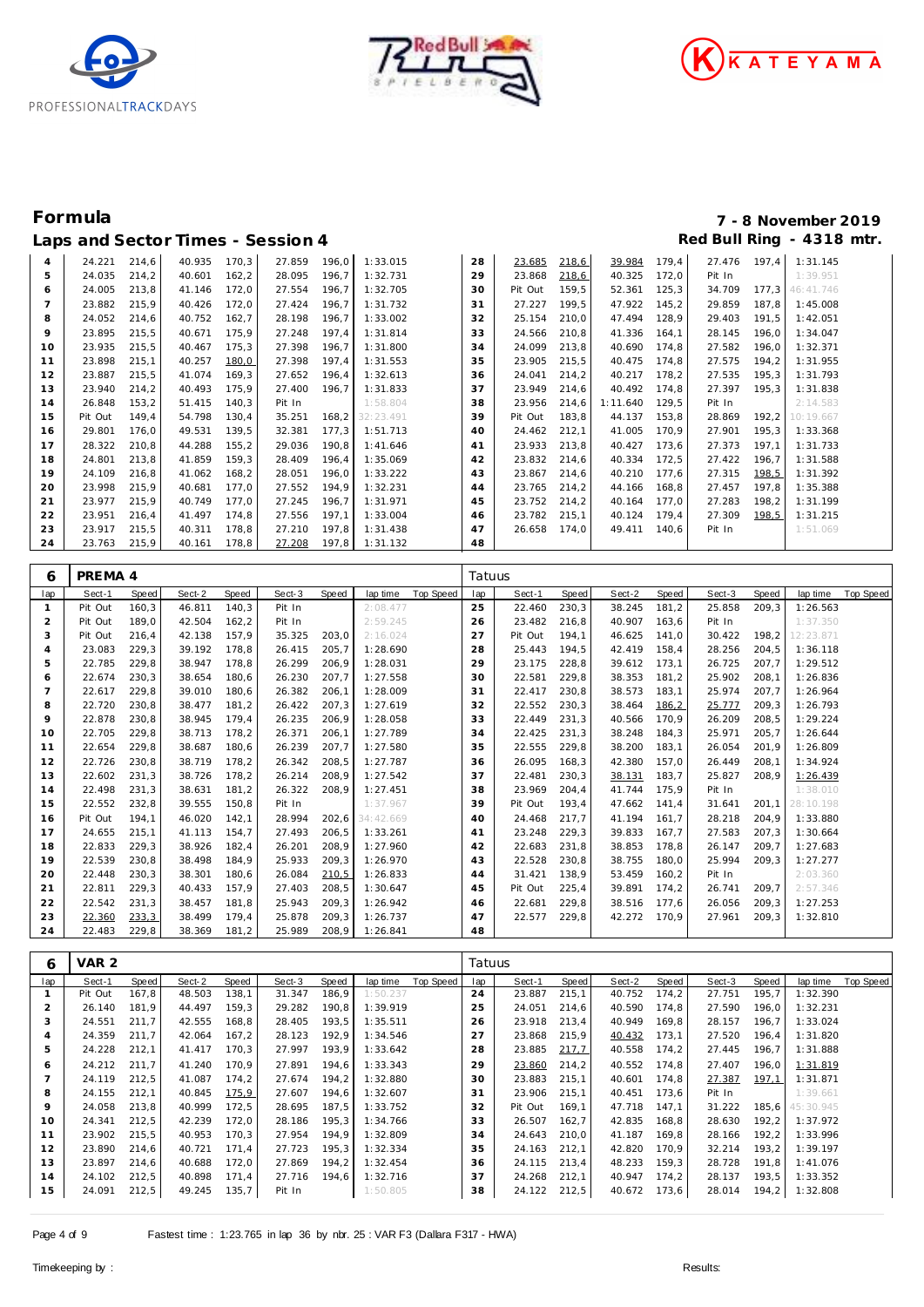





### Laps and Sector Times - Session 4 *Red Bull Ring - 4318 mtr.*

# **Formula 7 - 8 November 2019**

| 16 | Pit Out | 151.0 | 57.363 | 120.0 |        |         | 35.650 166.9 29:25.270 | 39 | 24.037       | 212.5 | 40.667 | 169.8 | 29.326 | 190.1  | 1:34.030 |
|----|---------|-------|--------|-------|--------|---------|------------------------|----|--------------|-------|--------|-------|--------|--------|----------|
| 17 | 30.314  | 165.2 | 51.502 | 121.6 | 33.245 | 179.4   | 1:55.061               | 40 | 24.259       | 212.9 | 40.632 | 173.6 | 28.164 | 193.21 | 1:33.055 |
| 18 | 26.265  | 190.3 | 45.372 | 144.8 | 30.476 |         | 189.8 1:42.113         | 41 | 24.032       | 212.9 | 40.629 | 173.1 | 27.939 | 194.6  | 1:32.600 |
| 19 | 25.117  | 207.6 | 42.844 | 166.7 | 28.296 | 193.5   | 1:36.257               | 42 | 24.015 214.6 |       | 40.861 | 172.0 | 27.906 | 194.6  | 1:32.782 |
| 20 | 24.381  | 213.8 | 41.299 | 170.3 | 28.105 | 194.9   | 1:33.785               | 43 | 23.909       | 214.6 | 41.192 | 167.7 | 28.538 | 195.3  | 1:33.639 |
| 21 | 24.208  | 214.6 | 40.895 | 172.0 | 27.719 | $195.3$ | 1:32.822               | 44 | 24.194       | 215.1 | 40.872 | 169.3 | 27.814 | 195.3  | 1:32.880 |
| 22 | 24.115  | 215.1 | 40.805 | 173.1 | 27.857 | 196.4   | 1:32.777               | 45 | 24.245 213.4 |       | 40.918 | 170.3 | 27.816 | 194.6  | 1:32.979 |
| 23 | 23.976  | 214.2 | 40.542 | 175,9 | 27.790 | $196.4$ | 1:32.308               | 46 | 23.947       | 213.8 | 46.596 | 135.0 | Pit In |        | 1:47.364 |

| 7              | VAR 3   |       |        |       |        |       |           |           | Tatuus |         |       |        |       |        |       |           |           |
|----------------|---------|-------|--------|-------|--------|-------|-----------|-----------|--------|---------|-------|--------|-------|--------|-------|-----------|-----------|
| lap            | Sect-1  | Speed | Sect-2 | Speed | Sect-3 | Speed | lap time  | Top Speed | lap    | Sect-1  | Speed | Sect-2 | Speed | Sect-3 | Speed | lap time  | Top Speed |
| $\mathbf{1}$   | Pit Out | 146,7 | 51.314 | 135,3 | 32.219 | 150,4 | 1:54.882  |           | 23     | 23.645  | 216,4 | 40.097 | 174,8 | 27.126 | 198,2 | 1:30.868  |           |
| $\overline{2}$ | 30.427  | 151,5 | 47.563 | 147,5 | 30.474 | 191,5 | 1:48.464  |           | 24     | 23.638  | 218,6 | 40.361 | 170,9 | 27.270 | 198,2 | 1:31.269  |           |
| 3              | 24.632  | 208,8 | 41.639 | 162,7 | 27.992 | 196,0 | 1:34.263  |           | 25     | 23.677  | 215,9 | 40.202 | 171,4 | 27.194 | 195,3 | 1:31.073  |           |
| $\overline{4}$ | 23.927  | 214,2 | 41.247 | 169,3 | 27.407 | 197,4 | 1:32.581  |           | 26     | 23.909  | 216,8 | 40.371 | 174,2 | 27.188 | 197,8 | 1:31.468  |           |
| 5              | 23.786  | 216,4 | 40.405 | 158,4 | 27.981 | 197,4 | 1:32.172  |           | 27     | 23.685  | 217,7 | 40.104 | 175,3 | 27.096 | 197,4 | 1:30.885  |           |
| 6              | 23.859  | 215,9 | 40.281 | 173,1 | 27.279 | 197,4 | 1:31.419  |           | 28     | 23.559  | 219,5 | 40.174 | 174,8 | 27.179 | 196,4 | 1:30.912  |           |
| 7              | 23.800  | 215,9 | 40.445 | 174,8 | 27.159 | 197,8 | 1:31.404  |           | 29     | 23.781  | 216,8 | 40.514 | 170,9 | Pit In |       | 1:38.252  |           |
| 8              | 23.787  | 215,5 | 40.236 | 174,8 | 28.566 | 175,0 | 1:32.589  |           | 30     | Pit Out | 143,4 | 50.853 | 143,2 | 33.349 | 155,4 | 47:14.839 |           |
| 9              | 24.401  | 215,1 | 40.448 | 169,8 | 27.486 | 197,4 | 1:32.335  |           | 31     | 30.307  | 150,4 | 47.291 | 145,9 | 30.388 | 188,8 | 1:47.986  |           |
| 10             | 23.847  | 214,6 | 40.504 | 173,1 | 27.919 | 188,8 | 1:32.270  |           | 32     | 25.023  | 206,4 | 41.667 | 163,1 | 28.138 | 196,0 | 1:34.828  |           |
| 11             | 23.947  | 218,1 | 40.175 | 175,3 | 27.293 | 197,4 | 1:31.415  |           | 33     | 24.043  | 214,6 | 40.552 | 172,0 | 27.521 | 194,6 | 1:32.116  |           |
| 12             | 24.078  | 215,9 | 40.292 | 171,4 | 27.647 | 197,4 | 1:32.017  |           | 34     | 23.986  | 213,8 | 40.321 | 174,2 | 27.523 | 196,0 | 1:31.830  |           |
| 13             | 23.688  | 218,6 | 40.131 | 174,8 | 27.230 | 197,1 | 1:31.049  |           | 35     | 23.944  | 214,2 | 40.270 | 175,3 | 27.422 | 195,3 | 1:31.636  |           |
| 14             | 27.147  | 174,0 | 54.148 | 134,0 | Pit In |       | 2:00.166  |           | 36     | 23.890  | 214,2 | 40.351 | 174,8 | 27.512 | 191,8 | 1:31.753  |           |
| 15             | Pit Out | 138,0 | 53.999 | 130,4 | 35.014 | 157,9 | 32:30.033 |           | 37     | 23.929  | 214,2 | 40.264 | 174,2 | 27.279 | 195,7 | 1:31.472  |           |
| 16             | 31.759  | 150,4 | 48.502 | 144,8 | 32.645 | 180,0 | 1:52.906  |           | 38     | 23.813  | 215,5 | 40.600 | 168,2 | 27.442 | 197,1 | 1:31.855  |           |
| 17             | 25.234  | 209,2 | 43.145 | 160,7 | 28.290 | 196,0 | 1:36.669  |           | 39     | 23.741  | 215,1 | 40.129 | 172,5 | 27.443 | 196,7 | 1:31.313  |           |
| 18             | 24.147  | 213,8 | 41.049 | 167,2 | 27.716 | 197,8 | 1:32.912  |           | 40     | 24.348  | 212,9 | 40.333 | 170,9 | 27.372 | 195,7 | 1:32.053  |           |
| 19             | 23.719  | 219,9 | 40.754 | 170,3 | 27.479 | 198,2 | 1:31.952  |           | 41     | 23.773  | 214,2 | 41.028 | 169,3 | 27.509 | 196,4 | 1:32.310  |           |
| 20             | 23.660  | 220,4 | 40.538 | 173,1 | 27.149 | 197,4 | 1:31.347  |           | 42     | 23.833  | 215,1 | 40.402 | 174,8 | 27.313 | 195,7 | 1:31.548  |           |
| 21             | 23.986  | 219,5 | 40.381 | 176,5 | 27.240 | 197,1 | 1:31.607  |           | 43     | 23.950  | 213,4 | 40.169 | 173,6 | 27.195 | 196,0 | 1:31.314  |           |
| 22             | 23.737  | 216,4 | 40.284 | 170,9 | 27.094 | 198,2 | 1:31.115  |           | 44     | 23.877  | 213,4 | 40.408 | 168,2 | Pit In |       | 1:37.910  |           |

| 7              | PREMA <sub>5</sub> |       |        |       |        |       |           |           | Tatuus |         |       |        |       |        |       |           |                  |
|----------------|--------------------|-------|--------|-------|--------|-------|-----------|-----------|--------|---------|-------|--------|-------|--------|-------|-----------|------------------|
| lap            | Sect-1             | Speed | Sect-2 | Speed | Sect-3 | Speed | lap time  | Top Speed | lap    | Sect-1  | Speed | Sect-2 | Speed | Sect-3 | Speed | lap time  | <b>Top Speed</b> |
| $\mathbf{1}$   | Pit Out            | 199,1 | 42.358 | 144,4 | Pit In |       | 2:03.199  |           | 23     | 22.291  | 232,8 | 38.475 | 178,2 | 25.934 | 211,8 | 1:26.700  |                  |
| 2              | Pit Out            | 201,4 | 44.331 | 163,1 | Pit In |       | 2:53.043  |           | 24     | 22.405  | 232,8 | 38.466 | 181,8 | 25.915 | 212,2 | 1:26.786  |                  |
| 3              | Pit Out            | 174.8 | 51.135 | 145,2 | 33.196 | 196.7 | 2:19.169  |           | 25     | 22.463  | 231,8 | 38.563 | 180.6 | Pit In |       | 1:37.921  |                  |
| $\overline{4}$ | 24.491             | 230,3 | 39.459 | 170,3 | 26.645 | 206,9 | 1:30.595  |           | 26     | Pit Out | 188,3 | 44.496 | 154,7 | 29.267 | 198.5 | 16:21.926 |                  |
| 5              | 22.726             | 231,8 | 38.950 | 175,9 | 26.319 | 208,5 | 1:27.995  |           | 27     | 24.208  | 230,8 | 39.767 | 175,3 | 26.653 | 207,7 | 1:30.628  |                  |
| 6              | 22.548             | 231.8 | 38.705 | 181,2 | 26.150 | 208,9 | 1:27.403  |           | 28     | 22.614  | 233,3 | 38.868 | 178.2 | 26.126 | 211.8 | 1:27.608  |                  |
| $\overline{7}$ | 22.570             | 232,3 | 38.588 | 179.4 | 26.345 | 210.1 | 1:27.503  |           | 29     | 22.560  | 232,3 | 38.424 | 182.4 | 25.985 | 209.3 | 1:26.969  |                  |
| 8              | 22.617             | 235,3 | 39.334 | 175,9 | 26.637 | 207,3 | 1:28.588  |           | 30     | 22.526  | 232,8 | 38.378 | 180,0 | 25.876 | 210,5 | 1:26.780  |                  |
| 9              | 22.582             | 232,8 | 38.577 | 181,2 | 26.176 | 207.3 | 1:27.335  |           | 31     | 22.378  | 233,3 | 38.155 | 181.8 | 26.377 | 188.5 | 1:26.910  |                  |
| 10             | 22.564             | 231,8 | 38.606 | 178,8 | 26.106 | 208,1 | 1:27.276  |           | 32     | 23.170  | 231,8 | 41.205 | 149,2 | 27.299 | 208,5 | 1:31.674  |                  |
| 11             | 22.447             | 231.8 | 38.531 | 176,5 | 26.247 | 210,5 | 1:27.225  |           | 33     | 22.494  | 232,8 | 38.728 | 181.2 | 27.311 | 208.5 | 1:28.533  |                  |
| 12             | 22.563             | 232,3 | 38.926 | 177,6 | 26.341 | 208,5 | 1:27.830  |           | 34     | 23.380  | 229,8 | 39.542 | 170,9 | 26.802 | 210.9 | 1:29.724  |                  |
| 13             | 22.526             | 232,8 | 38.815 | 178,2 | 26.044 | 209.3 | 1:27.385  |           | 35     | 22.433  | 233,3 | 42.967 | 155.6 | Pit In |       | 1:41.565  |                  |
| 14             | 22.423             | 231.8 | 38.718 | 178,8 | 26.050 | 209,7 | 1:27.191  |           | 36     | Pit Out | 176,3 | 44.816 | 157,0 | 28.831 | 203.4 | 30:01.217 |                  |
| 15             | 22.459             | 232,3 | 38.512 | 181,2 | Pit In |       | 1:37.104  |           | 37     | 23.493  | 219,5 | 42.593 | 168,2 | 26.788 | 209.7 | 1:32.874  |                  |
| 16             | Pit Out            | 209.2 | 42.016 | 166,2 | 27.274 | 195.3 | 34:15.495 |           | 38     | 22.813  | 231.3 | 47.377 | 173.6 | 26.447 | 210.9 | 1:36.637  |                  |
| 17             | 24.353             | 231,3 | 39.403 | 177.0 | 26.374 | 208,9 | 1:30.130  |           | 39     | 22.854  | 232,8 | 38.670 | 179.4 | 25.953 | 211.8 | 1:27.477  |                  |
| 18             | 22.641             | 232,3 | 38.620 | 180,0 | 26.022 | 210,9 | 1:27.283  |           | 40     | 22.475  | 233,3 | 47.730 | 103.1 | Pit In |       | 2:03.694  |                  |
| 19             | 22.400             | 233,3 | 38.537 | 180,0 | 25.933 | 212,6 | 1:26.870  |           | 41     | Pit Out | 224,0 | 41.075 | 168,8 | 26.941 | 210,9 | 3:12.171  |                  |
| 20             | 22.436             | 232,8 | 38.427 | 181,2 | 25.903 | 211,4 | 1:26.766  |           | 42     | 22.688  | 231,3 | 38.812 | 180.0 | 25.969 | 211.4 | 1:27.469  |                  |
| 21             | 22.374             | 232,3 | 38.360 | 178.8 | 25.888 | 211,4 | 1:26.622  |           | 43     | 22.520  | 231,8 | 38.428 | 180.0 | 25.848 | 210.5 | 1:26.796  |                  |
| 22             | 22.300             | 232,8 | 38.340 | 180,6 | 25.796 | 210,1 | 1:26.436  |           | 44     |         |       |        |       |        |       |           |                  |
|                |                    |       |        |       |        |       |           |           |        |         |       |        |       |        |       |           |                  |

|     | <b>MM 1</b> |       |               |       |              |       |                 |           | Tatuus |         |       |        |       |        |       |                |           |
|-----|-------------|-------|---------------|-------|--------------|-------|-----------------|-----------|--------|---------|-------|--------|-------|--------|-------|----------------|-----------|
| lap | Sect-1      | Speed | Sect-2        | Speed | Sect-3       | Speed | lap time        | Top Speed | lap    | Sect-1  | Speed | Sect-2 | Speed | Sect-3 | Speed | lap time       | Top Speed |
|     | Pit Out     | 150.4 | 47.844        | 135.7 | 33.200       | 164.4 | 2:13.577        |           |        | 24.227  | 214.6 | 42.186 | 158.8 | Pit In |       | 1:46.486       |           |
|     | 25.893      | 212.5 | 44.492        | 143.2 | 30.212 178,5 |       | 1:40.597        |           | 25     | Pit Out | 203.3 | 43.324 | 162.7 | 28.984 |       | 190.5 8:43.743 |           |
|     | 25.074      | 214.6 | 42.191        | 159.8 | 29.015 191.8 |       | 1:36.280        |           | 26     | 36.819  | 190.0 | 42.647 | 160,2 | 28.931 | 187.2 | 1:48.397       |           |
|     | 31.637      |       | 85.9 4:37.852 | 51.9  | Pit In       |       | 6:47.966        |           |        | 24.674  | 214.2 | 42.653 | 165,1 | 28.642 | 193.5 | 1:35.969       |           |
|     | Pit Out     | 165,9 | 49.176        | 141,0 | 32.557       |       | 184,6 50:57.006 |           | 28     | 24.355  | 214,6 | 41.548 | 162,7 | 28.343 |       | 193,5 1:34.246 |           |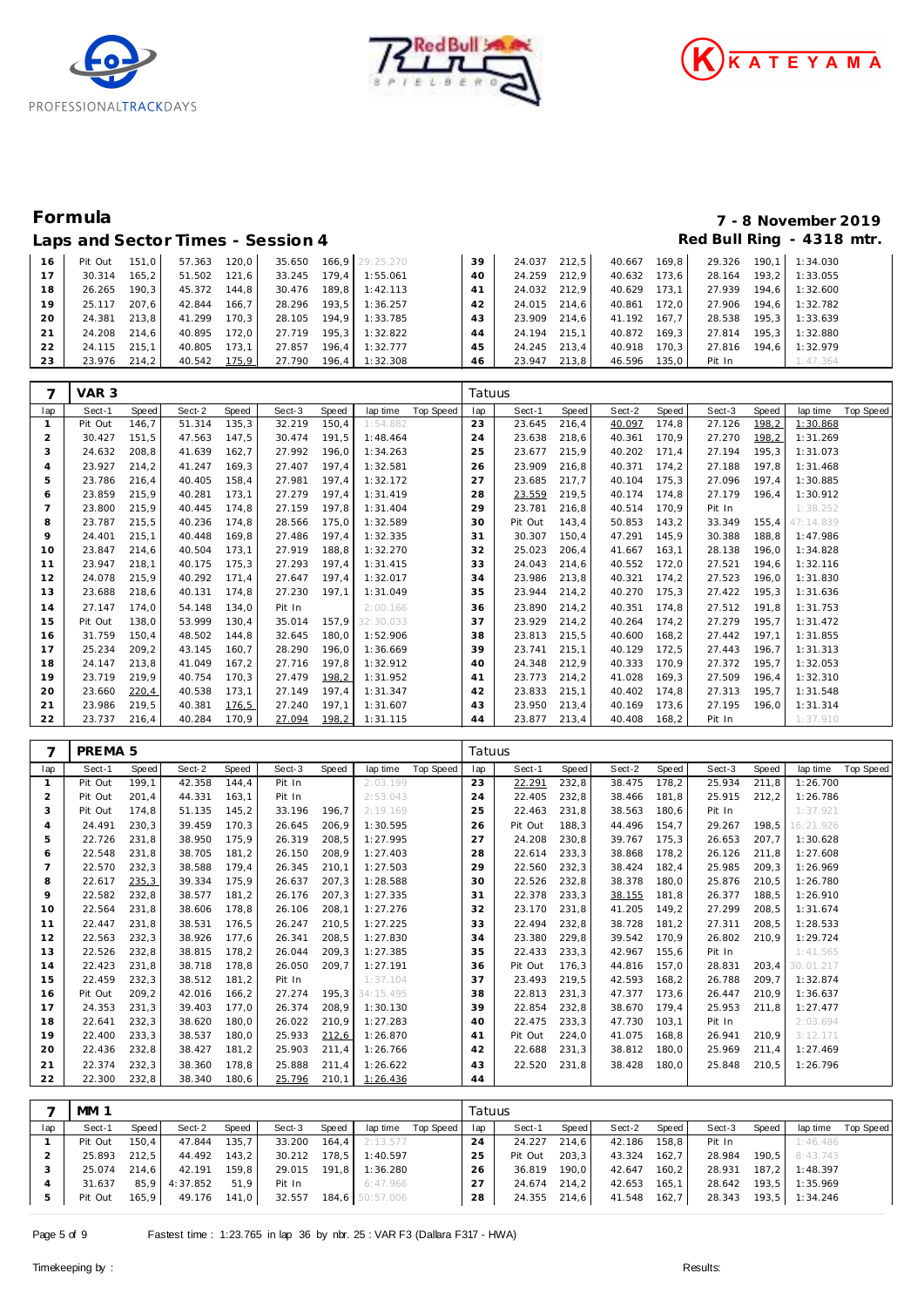





| -- r           |         | ----  |          |        |        |       |          |    |         |       |          |       |        | ີ     |          |
|----------------|---------|-------|----------|--------|--------|-------|----------|----|---------|-------|----------|-------|--------|-------|----------|
| 6              | 26.086  | 212,5 | 43.923   | 147,5  | 30.239 | 190,8 | 1:40.248 | 29 | 24.403  | 214,2 | 41.215   | 167,2 | 28.349 | 194,2 | 1:33.967 |
| $\overline{ }$ | 25.027  | 213,8 | 42.939   | 159,8  | 29.423 | 190,5 | 1:37.389 | 30 | 24.254  | 214,2 | 49.768   | 160,7 | 28.605 | 192,2 | 1:42.627 |
| 8              | 24.952  | 213,8 | 42.911   | 156,1  | 30.545 | 191,5 | 1:38.408 | 31 | 24.516  | 214,2 | 41.505   | 162,2 | 28.155 | 194,2 | 1:34.176 |
| 9              | 24.644  | 214,2 | 42.416   | 161,2  | Pit In |       | 1:49.257 | 32 | 24.419  | 213,4 | 41.119   | 165,1 | 28.265 | 191,2 | 1:33.803 |
| 10             | Pit Out | 102,3 | 1:00.113 | 97,1   | 34.353 | 130,8 | 9:32.085 | 33 | 24.488  | 213,4 | 42.106   | 158,4 | 28.226 | 194,6 | 1:34.820 |
| 11             | 29.452  | 212,1 | 43.989   | 150,8  | 29.912 | 190,1 | 1:43.353 | 34 | 24.131  | 215,5 | 41.173   | 160,2 | 28.256 | 194,2 | 1:33.560 |
| 12             | 24.852  | 214,2 | 45.304   | 156,5  | 29.855 | 168,0 | 1:40.011 | 35 | 24.206  | 215,1 | 41.157   | 165,6 | 28.105 | 191,8 | 1:33.468 |
| 13             | 25.900  | 215,5 | 41.989   | 162, 2 | 28.854 | 193,9 | 1:36.743 | 36 | 24.136  | 215,5 | 40.974   | 165,1 | 28.291 | 192,2 | 1:33.401 |
| 14             | 24.554  | 215,5 | 41.774   | 158,4  | 28.699 | 195,3 | 1:35.027 | 37 | 24.244  | 215,5 | 40.834   | 168,8 | 28.047 | 195,3 | 1:33.125 |
| 15             | 24.560  | 218,6 | 41.891   | 168,8  | 28.393 | 194,9 | 1:34.844 | 38 | 24.089  | 216,4 | 43.352   | 157,4 | Pit In |       | 1:52.484 |
| 16             | 24.552  | 214,6 | 42.891   | 163,6  | 28.942 | 193,5 | 1:36.385 | 39 | Pit Out | 190,3 | 44.468   | 151,3 | 29.584 | 191,5 | 8:34.089 |
| 17             | 24.467  | 216,4 | 41.172   | 170.9  | 28.482 | 194,9 | 1:34.121 | 40 | 24.828  | 212,1 | 41.663   | 166,2 | 28.387 | 193,9 | 1:34.878 |
| 18             | 24.462  | 215,5 | 41.295   | 162,2  | 28.176 | 194,9 | 1:33.933 | 41 | 24.414  | 212,1 | 50.065   | 143,2 | 29.700 | 193,2 | 1:44.179 |
| 19             | 24.280  | 215,5 | 41.272   | 168,8  | 28.030 | 195,3 | 1:33.582 | 42 | 24.398  | 212,5 | 41.527   | 161,2 | 28.525 | 193,2 | 1:34.450 |
| 20             | 24.462  | 215,9 | 41.987   | 167,7  | 28.574 | 194,9 | 1:35.023 | 43 | 24.580  | 212,9 | 42.353   | 156,5 | 28.390 | 193,2 | 1:35.323 |
| 21             | 24.246  | 216,4 | 41.107   | 168,8  | 28.178 | 194,6 | 1:33.531 | 44 | 24.254  | 213,4 | 41.354   | 160,7 | 28.145 | 193,9 | 1:33.753 |
| 22             | 24.176  | 215,9 | 41.290   | 167,2  | 28.166 | 195,3 | 1:33.632 | 45 | 24.125  | 213,8 | 4:11.582 | 84,1  | Pit In |       | 5:33.256 |
| 23             | 24.403  | 215,9 | 41.189   | 168,2  | 28.372 | 195,7 | 1:33.964 | 46 |         |       |          |       |        |       |          |

| 8              | <b>MM 2</b> |       |        |              |        |       |           |                  | Tatuus |         |       |        |        |        |       |           |           |
|----------------|-------------|-------|--------|--------------|--------|-------|-----------|------------------|--------|---------|-------|--------|--------|--------|-------|-----------|-----------|
| lap            | Sect-1      | Speed | Sect-2 | <b>Speed</b> | Sect-3 | Speed | lap time  | <b>Top Speed</b> | lap    | Sect-1  | Speed | Sect-2 | Speed  | Sect-3 | Speed | lap time  | Top Speed |
|                | Pit Out     | 115,9 | 53.041 | 134,3        | 34.971 | 163,6 | 2:07.357  |                  | 26     | 24.113  | 215,5 | 41.021 | 157.9  | 27.833 | 196.0 | 1:32.967  |           |
| 2              | 27.833      | 175.4 | 44.254 | 146,3        | 30.120 | 188,8 | 1:42.207  |                  | 27     | 24.015  | 216,8 | 40.714 | 163,6  | 27.737 | 195.3 | 1:32.466  |           |
| 3              | 24.983      | 212,5 | 42.578 | 154,3        | 29.659 | 192,2 | 1:37.220  |                  | 28     | 24.296  | 215,1 | 43.267 | 151.3  | Pit In |       | 1:46.956  |           |
| 4              | 24.658      | 215.1 | 41.622 | 153,8        | 28.915 | 193,9 | 1:35.195  |                  | 29     | Pit Out | 116,9 | 53.805 | 134.0  | 33.465 | 188,5 | 37:30.133 |           |
| 5              | 24.341      | 212.1 | 42.619 | 158.4        | 28.794 | 192,9 | 1:35.754  |                  | 30     | 26.991  | 187.0 | 44.442 | 148.8  | 29.724 | 191.8 | 1:41.157  |           |
| 6              | 24.899      | 199.5 | 41.580 | 163,6        | 28.421 | 193.5 | 1:34.900  |                  | 31     | 26.871  | 142,8 | 43.140 | 145.2  | 28.772 | 194.6 | 1:38.783  |           |
| $\overline{7}$ | 29.278      | 145,3 | 51.973 | 145,6        | Pit In |       | 2:01.987  |                  | 32     | 24.450  | 215,5 | 41.773 | 152,1  | 29.342 | 193,5 | 1:35.565  |           |
| 8              | Pit Out     | 134,6 | 50.394 | 151,7        | 30.854 | 187,2 | 7:09.877  |                  | 33     | 24.307  | 215,5 | 41.526 | 152,1  | 28.343 | 193,5 | 1:34.176  |           |
| 9              | 27.251      | 194,1 | 45.610 | 147,1        | 30.499 | 189.8 | 1:43.360  |                  | 34     | 24.256  | 215,1 | 41.164 | 157.9  | 28.015 | 195,3 | 1:33.435  |           |
| 10             | 24.731      | 214.6 | 41.819 | 151,3        | 28.691 | 192,9 | 1:35.241  |                  | 35     | 24.062  | 215,5 | 41.185 | 159,8  | 28.258 | 193,5 | 1:33.505  |           |
| 11             | 24.433      | 214,6 | 41.679 | 155,6        | 29.267 | 193,2 | 1:35.379  |                  | 36     | 24.145  | 216,8 | 41.122 | 163,1  | 28.118 | 195.7 | 1:33.385  |           |
| 12             | 24.930      | 212.9 | 41.173 | 157.0        | 28.170 | 193,5 | 1:34.273  |                  | 37     | 24.477  | 215,9 | 40.985 | 158.4  | 27.990 | 196.4 | 1:33.452  |           |
| 13             | 24.273      | 214.6 | 41.108 | 157.4        | 28.050 | 194.2 | 1:33.431  |                  | 38     | 23.892  | 220,4 | 41.504 | 166, 2 | 27.975 | 195.3 | 1:33.371  |           |
| 14             | 24.202      | 214,2 | 40.973 | 162, 2       | 28.902 | 191,5 | 1:34.077  |                  | 39     | 24.096  | 214,6 | 40.801 | 160,7  | 27.738 | 195,7 | 1:32.635  |           |
| 15             | 26.738      | 185.4 | 44.396 | 164,1        | 28.787 | 193.2 | 1:39.921  |                  | 40     | 24.003  | 215,5 | 40.786 | 162,7  | 27.774 | 196.0 | 1:32.563  |           |
| 16             | 24.075      | 217.7 | 41.731 | 150,8        | 28.592 | 195,3 | 1:34.398  |                  | 41     | 24.027  | 215,5 | 45.884 | 137.4  | Pit In |       | 1:49.242  |           |
| 17             | 24.359      | 216.8 | 41.565 | 155.6        | Pit In |       | 1:48.064  |                  | 42     | Pit Out | 191.0 | 45.629 | 154.3  | 30.868 | 188,2 | 20:46.432 |           |
| 18             | Pit Out     | 148,1 | 45.541 | 146,7        | 31.886 | 185,2 | 14:37.375 |                  | 43     | 30.362  | 178,3 | 43.548 | 158,4  | 28.935 | 194,2 | 1:42.845  |           |
| 19             | 26.751      | 191.7 | 44.886 | 154,7        | 29.622 | 189,8 | 1:41.259  |                  | 44     | 24.554  | 212,9 | 41.339 | 157,9  | 28.526 | 196,4 | 1:34.419  |           |
| 20             | 24.629      | 214,2 | 41.824 | 154,7        | 28.834 | 192,9 | 1:35.287  |                  | 45     | 24.264  | 213,8 | 41.416 | 160,7  | 28.138 | 195.7 | 1:33.818  |           |
| 21             | 24.486      | 214,2 | 41.814 | 154.7        | 28.671 | 193,2 | 1:34.971  |                  | 46     | 24.217  | 214,2 | 41.357 | 163.1  | 28.316 | 196,4 | 1:33.890  |           |
| 22             | 24.349      | 214.2 | 41.478 | 160,7        | 28.323 | 193,5 | 1:34.150  |                  | 47     | 24.117  | 215,1 | 41.260 | 160.2  | 28.140 | 196,4 | 1:33.517  |           |
| 23             | 24.240      | 215,1 | 41.081 | 157,9        | 28.328 | 193,5 | 1:33.649  |                  | 48     | 24.213  | 213,8 | 40.873 | 159,3  | 27.933 | 196.0 | 1:33.019  |           |
| 24             | 24.241      | 214,6 | 41.408 | 158,8        | 28.382 | 194,6 | 1:34.031  |                  | 49     | 24.291  | 177,2 | 54.345 | 125,6  | Pit In |       | 2:03.513  |           |
| 25             | 24.203      | 215.1 | 41.070 | 156.1        | 28.236 | 194.9 | 1:33.509  |                  | 50     |         |       |        |        |        |       |           |           |

| 8              | VAR 4   |       |        |       |        |        |           |           | Tatuus |         |       |        |       |        |       |           |                  |
|----------------|---------|-------|--------|-------|--------|--------|-----------|-----------|--------|---------|-------|--------|-------|--------|-------|-----------|------------------|
| lap            | Sect-1  | Speed | Sect-2 | Speed | Sect-3 | Speed  | lap time  | Top Speed | lap    | Sect-1  | Speed | Sect-2 | Speed | Sect-3 | Speed | lap time  | <b>Top Speed</b> |
|                | Pit Out | 182,6 | 47.652 | 151.3 | 31.124 | 165,9  | 1:47.140  |           | 23     | 24.095  | 214,2 | 40.570 | 175,3 | 27.619 | 197,4 | 1:32.284  |                  |
| $\overline{2}$ | 26.364  | 208,0 | 42.467 | 162,7 | 28.394 | 192,5  | 1:37.225  |           | 24     | 24.021  | 214,2 | 40.466 | 174,2 | 27.487 | 197,1 | 1:31.974  |                  |
| 3              | 24.609  | 211,3 | 41.660 | 168,2 | 28.011 | 196,0  | 1:34.280  |           | 25     | 24.000  | 214,6 | 40.385 | 173,6 | 27.440 | 196,7 | 1:31.825  |                  |
| $\overline{4}$ | 24.208  | 213.4 | 40.826 | 170.3 | 27.562 | 197.1  | 1:32.596  |           | 26     | 23.875  | 215.5 | 40.789 | 170.3 | 27.363 | 197,4 | 1:32.027  |                  |
| 5              | 24.071  | 213.4 | 40.799 | 170.3 | 27.687 | 196.4  | 1:32.557  |           | 27     | 23.968  | 215,9 | 40.477 | 174.2 | 27.420 | 197.1 | 1:31.865  |                  |
| 6              | 24.122  | 212,9 | 40.673 | 172,5 | 27.440 | 196,0  | 1:32.235  |           | 28     | 23.919  | 216,4 | 40.416 | 177,0 | 27.501 | 197,1 | 1:31.836  |                  |
|                | 24.011  | 212,9 | 40.869 | 173,6 | 27.434 | 197,1  | 1:32.314  |           | 29     | 23.833  | 218,6 | 40.591 | 172,0 | 27.573 | 196,7 | 1:31.997  |                  |
| 8              | 24.172  | 212,5 | 40.597 | 171,4 | 27.426 | 196,4  | 1:32.195  |           | 30     | 23.929  | 215,1 | 40.721 | 173.1 | Pit In |       | 1:38.790  |                  |
| $\circ$        | 23.962  | 212.5 | 40.833 | 171.4 | 27.402 | 197,4  | 1:32.197  |           | 31     | Pit Out | 180,7 | 45.911 | 157.4 | 30.396 | 189.1 | 45:16.331 |                  |
| 10             | 23.891  | 213,4 | 40.533 | 172,0 | 27.490 | 196,7  | 1:31.914  |           | 32     | 25.387  | 211,7 | 42.737 | 166,2 | 28.256 | 193,9 | 1:36.380  |                  |
| 11             | 23.936  | 212,9 | 40.652 | 169,8 | 27.769 | 196.0  | 1:32.357  |           | 33     | 24.628  | 212,5 | 41.072 | 171,4 | 27.887 | 194,9 | 1:33.587  |                  |
| 12             | 24.006  | 212.5 | 40.835 | 157.0 | 28.677 | 196.4  | 1:33.518  |           | 34     | 24.251  | 212,5 | 41.349 | 156,5 | 30.017 | 194.9 | 1:35.617  |                  |
| 13             | 24.045  | 215,5 | 40.678 | 173.6 | 27.523 | 196.7  | 1:32.246  |           | 35     | 24.123  | 213.4 | 40.961 | 174.2 | 27.747 | 195.7 | 1:32.831  |                  |
| 14             | 23.946  | 212,9 | 43.345 | 153,0 | Pit In |        | 1:47.722  |           | 36     | 24.078  | 212,9 | 40.714 | 175,9 | 27.629 | 195,7 | 1:32.421  |                  |
| 15             | Pit Out | 111,0 | 52.112 | 134,3 | 34.767 | 165, 4 | 32:49.177 |           | 37     | 24.122  | 212,9 | 40.599 | 173,1 | 27.742 | 194,6 | 1:32.463  |                  |
| 16             | 28.639  | 192,0 | 45.695 | 158,4 | 30.021 | 191.2  | 1:44.355  |           | 38     | 24.128  | 213,4 | 40.634 | 172,0 | 27.863 | 195,3 | 1:32.625  |                  |
| 17             | 25.418  | 211,3 | 44.647 | 153,0 | 29.275 | 192,9  | 1:39.340  |           | 39     | 24.322  | 217,2 | 40.841 | 176,5 | 27.992 | 194,6 | 1:33.155  |                  |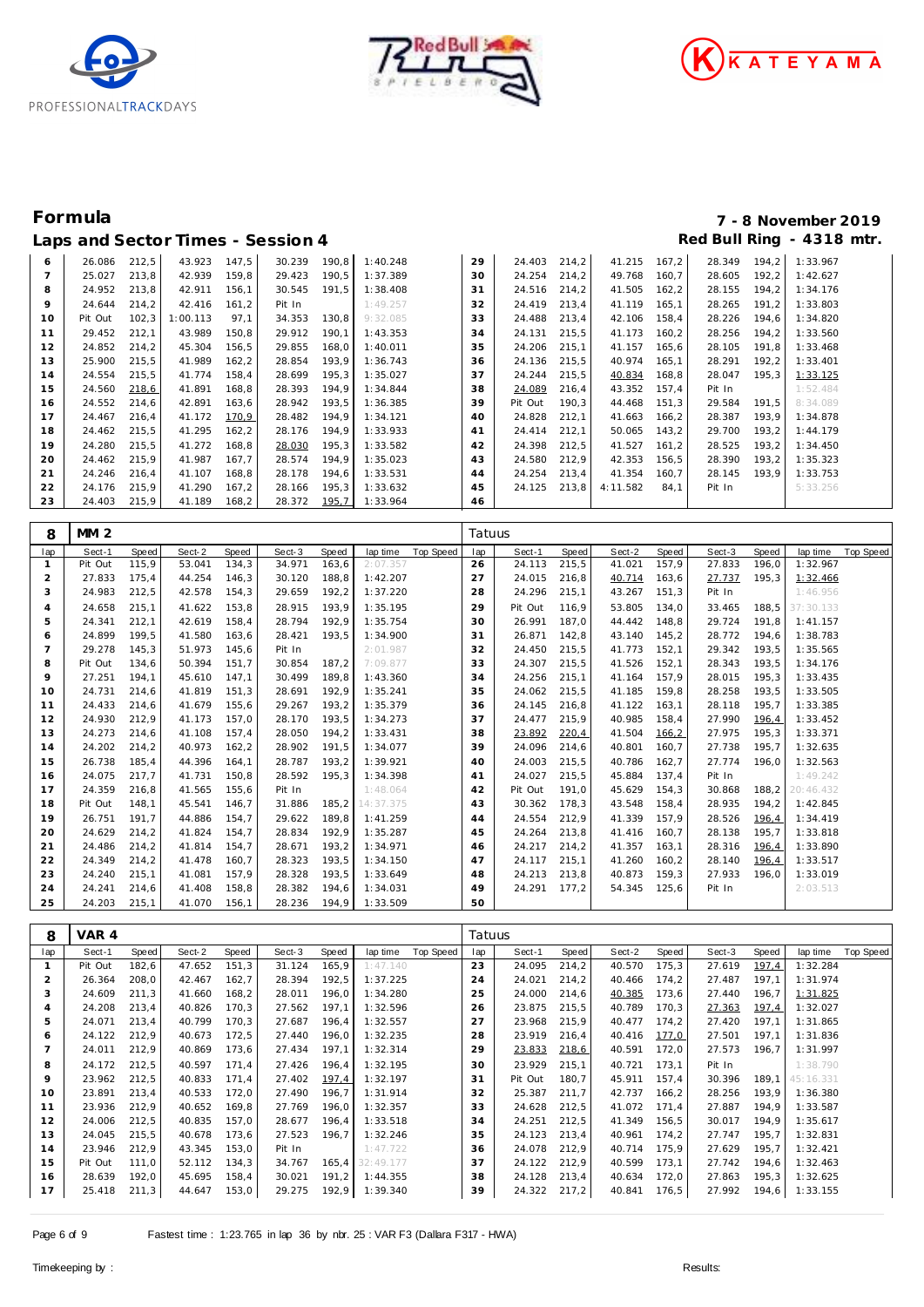





### Laps and Sector Times - Session 4 *Red Bull Ring - 4318 mtr.*

# **Formula 7 - 8 November 2019**

| 18 <sup>'</sup> |              | 26.582 191,0 42.192 167,2 27.960 197,1 1:36.734 |                                    | 40 | 24.275 211,7 40.656 173,6 28.555 190,5 1:33.486                    |                                                 |        |          |
|-----------------|--------------|-------------------------------------------------|------------------------------------|----|--------------------------------------------------------------------|-------------------------------------------------|--------|----------|
| 19              |              | 24.428 215.1 41.005 172.0 27.740 196.4 1:33.173 |                                    |    | $\vert$ 41   24.352 211,7   40.944 172,5   27.830 195,7   1:33.126 |                                                 |        |          |
| <b>20</b>       |              | 24.095 214.6 41.209 166.7 28.196 196.4 1:33.500 |                                    |    | 42   24.204 211,7   40.730 170,9   28.112 194,2   1:33.046         |                                                 |        |          |
| 21              |              | 24.204 213.8 40.717 171.4 27.513 197.4 1:32.434 |                                    | 43 |                                                                    | 24.295 212,5 40.666 174,2 27.902 194,9 1:32.863 |        |          |
| 22              | 24.084 214.6 |                                                 | 40.655 174.8 27.706 196.4 1:32.445 | 44 | 24.192 212.5                                                       | 40.841 171.4                                    | Pit In | 1:40.693 |

| 9              | MM3     |       |          |       |        |       |           |                  | Tatuus |         |       |          |        |        |       |           |                  |
|----------------|---------|-------|----------|-------|--------|-------|-----------|------------------|--------|---------|-------|----------|--------|--------|-------|-----------|------------------|
| lap            | Sect-1  | Speed | Sect-2   | Speed | Sect-3 | Speed | lap time  | <b>Top Speed</b> | lap    | Sect-1  | Speed | Sect-2   | Speed  | Sect-3 | Speed | lap time  | <b>Top Speed</b> |
|                | Pit Out | 203,3 | 45.158   | 154,3 | 29.899 | 191,8 | 1:44.591  |                  | 25     | 24.613  | 198,0 | 47.241   | 154,3  | Pit In |       | 1:51.529  |                  |
| $\overline{2}$ | 25.130  | 215.1 | 42.493   | 159,8 | 28.862 | 192,9 | 1:36.485  |                  | 26     | Pit Out | 103,4 | 54.951   | 143,2  | 32.950 | 187.2 | 45:53.209 |                  |
| 3              | 24.577  | 215,1 | 41.711   | 161,7 | 28.516 | 194,6 | 1:34.804  |                  | 27     | 25.255  | 215,1 | 46.211   | 129,8  | 30.483 | 193,5 | 1:41.949  |                  |
| 4              | 24.486  | 214,6 | 41.642   | 160.7 | 28.860 | 192.2 | 1:34.988  |                  | 28     | 24.600  | 216.4 | 42.200   | 162, 2 | 28.861 | 193.9 | 1:35.661  |                  |
| 5              | 24.479  | 214,6 | 49.042   | 134.0 | Pit In |       | 1:56.389  |                  | 29     | 24.422  | 216,8 | 41.575   | 159.8  | 28.424 | 196,0 | 1:34.421  |                  |
| 6              | Pit Out | 210.0 | 44.066   | 155,6 | 29.452 | 193,5 | 4:37.430  |                  | 30     | 24.380  | 215,9 | 41.123   | 163,1  | 28.273 | 196,7 | 1:33.776  |                  |
| $\overline{7}$ | 24.611  | 215.9 | 41.679   | 158,8 | 28.418 | 196.0 | 1:34.708  |                  | 31     | 24.903  | 207,6 | 45.627   | 159.8  | 30.817 | 194.9 | 1:41.347  |                  |
| 8              | 24.340  | 215,9 | 41.374   | 162,2 | 28.382 | 194.9 | 1:34.096  |                  | 32     | 24.298  | 217,7 | 41.514   | 164.6  | 28.279 | 195,7 | 1:34.091  |                  |
| 9              | 24.533  | 214.2 | 41.155   | 166,2 | 28.418 | 193.9 | 1:34.106  |                  | 33     | 24.272  | 217.2 | 41.185   | 164.6  | 28.323 | 194.9 | 1:33.780  |                  |
| 10             | 24.417  | 215,5 | 41.269   | 162,2 | 28.340 | 194,2 | 1:34.026  |                  | 34     | 24.175  | 218,1 | 40.952   | 165,6  | 28.043 | 196,0 | 1:33.170  |                  |
| 11             | 24.580  | 215,9 | 41.230   | 161,7 | 28.664 | 191,5 | 1:34.474  |                  | 35     | 24.005  | 218,1 | 40.702   | 166,7  | 28.034 | 196,4 | 1:32.741  |                  |
| 12             | 24.489  | 215,5 | 41.176   | 162,2 | 28.597 | 193,9 | 1:34.262  |                  | 36     | 24.197  | 204,4 | 1:06.461 | 154,7  | 28.913 | 196.0 | 1:59.571  |                  |
| 13             | 24.487  | 215,5 | 41.032   | 162,7 | 28.601 | 193,9 | 1:34.120  |                  | 37     | 24.295  | 216,4 | 45.264   | 150,0  | Pit In |       | 1:49.031  |                  |
| 14             | 24.392  | 215.9 | 40.905   | 159,3 | 28.710 | 192,5 | 1:34.007  |                  | 38     | Pit Out | 206,0 | 45.722   | 160.7  | 29.550 | 188,5 | 15:38.767 |                  |
| 15             | 24.814  | 214,6 | 53.927   | 137,1 | Pit In |       | 2:02.179  |                  | 39     | 24.862  | 214,6 | 41.773   | 161.7  | 28.647 | 194,6 | 1:35.282  |                  |
| 16             | Pit Out | 193,1 | 1:00.221 | 136,0 | 31.884 | 189,5 | 11:32.452 |                  | 40     | 24.411  | 215,1 | 41.526   | 162,2  | 28.408 | 194,6 | 1:34.345  |                  |
| 17             | 25.933  | 210.0 | 43.252   | 158,8 | 29.347 | 192,2 | 1:38.532  |                  | 41     | 24.316  | 215,5 | 41.108   | 162,7  | 28.178 | 195,7 | 1:33.602  |                  |
| 18             | 24.590  | 215,1 | 41.968   | 159,3 | 30.415 | 194,2 | 1:36.973  |                  | 42     | 24.288  | 215,9 | 40.816   | 165,1  | 28.050 | 197,1 | 1:33.154  |                  |
| 19             | 24.589  | 217.2 | 41.813   | 156,5 | 28.612 | 193.5 | 1:35.014  |                  | 43     | 24.165  | 215,9 | 40.756   | 164.1  | 28.182 | 196.0 | 1:33.103  |                  |
| 20             | 24.459  | 219,0 | 41.265   | 162,7 | 28.571 | 194,2 | 1:34.295  |                  | 44     | 24.235  | 215,5 | 40.996   | 163,6  | 28.144 | 197,4 | 1:33.375  |                  |
| 21             | 24.326  | 218.6 | 41.719   | 157.4 | 28.670 | 195.3 | 1:34.715  |                  | 45     | 24.277  | 216.4 | 41.206   | 162.7  | 28.297 | 197.4 | 1:33.780  |                  |
| 22             | 24.247  | 217,2 | 41.215   | 165,6 | 28.455 | 196,0 | 1:33.917  |                  | 46     | 24.110  | 217,7 | 41.018   | 164,6  | 28.461 | 198,2 | 1:33.589  |                  |
| 23             | 24.194  | 218,1 | 41.127   | 164,1 | 29.188 | 187,5 | 1:34.509  |                  | 47     | 25.859  | 215,9 | 42.907   | 162,2  | Pit In |       | 1:47.629  |                  |
| 24             | 24.500  | 217,2 | 40.970   | 164.6 | 28.461 | 196.4 | 1:33.931  |                  | 48     |         |       |          |        |        |       |           |                  |

| 14             | <b>BHAITECH1</b> |       |        |        |        |       |                 |           | Tatuus |         |       |        |       |        |       |           |           |
|----------------|------------------|-------|--------|--------|--------|-------|-----------------|-----------|--------|---------|-------|--------|-------|--------|-------|-----------|-----------|
| lap            | Sect-1           | Speed | Sect-2 | Speed  | Sect-3 | Speed | lap time        | Top Speed | lap    | Sect-1  | Speed | Sect-2 | Speed | Sect-3 | Speed | lap time  | Top Speed |
| $\mathbf{1}$   | Pit Out          | 117.0 | 56.474 | 139.2  | 33.342 | 175.9 | 2:03.177        |           | 29     | 23.986  | 215,9 | 40.725 | 170.9 | 27.567 | 196.4 | 1:32.278  |           |
| $\overline{2}$ | 31.099           | 184.1 | 43.945 | 162, 2 | 29.621 | 188,8 | 1:44.665        |           | 30     | 24.077  | 216,4 | 41.020 | 168,8 | 27.744 | 194.6 | 1:32.841  |           |
| 3              | 25.407           | 209,2 | 42.587 | 166,2  | 29.015 | 190,5 | 1:37.009        |           | 31     | 24.295  | 215,5 | 41.207 | 173,6 | 27.859 | 196,7 | 1:33.361  |           |
| $\overline{4}$ | 25.151           | 210.0 | 41.523 | 165,6  | 28.749 | 190,8 | 1:35.423        |           | 32     | 24.079  | 216,8 | 40.721 | 172,5 | 31.374 | 192.9 | 1:36.174  |           |
| 5              | 24.966           | 212,1 | 41.417 | 169,8  | 28.648 | 192,2 | 1:35.031        |           | 33     | 24.195  | 215,9 | 40.772 | 173,6 | 27.504 | 192,9 | 1:32.471  |           |
| 6              | 25.894           | 210,4 | 41.519 | 168,2  | 28.397 | 191,5 | 1:35.810        |           | 34     | 24.119  | 214,6 | 40.957 | 172,5 | 27.619 | 195,7 | 1:32.695  |           |
| $\overline{7}$ | 24.742           | 211.7 | 45.758 | 101.5  | Pit In |       | 2:03.339        |           | 35     | 24.048  | 212,9 | 41.024 | 175,9 | 27.721 | 191,5 | 1:32.793  |           |
| 8              | Pit Out          | 207,2 | 44.297 | 159,8  | 29.202 | 188,8 | 4:49.090        |           | 36     | 24.089  | 213,8 | 40.632 | 175,3 | 27.659 | 193,2 | 1:32.380  |           |
| 9              | 25.226           | 211,7 | 41.470 | 170,9  | 28.575 | 192,2 | 1:35.271        |           | 37     | 24.021  | 214,2 | 41.533 | 172,0 | Pit In |       | 1:48.456  |           |
| 10             | 24.926           | 212,9 | 41.717 | 166,2  | 28.266 | 191,5 | 1:34.909        |           | 38     | Pit Out | 138,2 | 55.421 | 137,8 | 30.641 | 165,1 | 51:48.148 |           |
| 11             | 24.710           | 211,7 | 40.979 | 170,9  | 28.042 | 192,5 | 1:33.731        |           | 39     | 26.638  | 208,4 | 46.748 | 167,2 | 28.977 | 188,5 | 1:42.363  |           |
| 12             | 24.668           | 212.1 | 41.185 | 172,0  | 27.968 | 193.2 | 1:33.821        |           | 40     | 24.951  | 209,2 | 41.584 | 170.3 | 28.475 | 190.8 | 1:35.010  |           |
| 13             | 24.483           | 212.1 | 41.385 | 168,8  | 27.808 | 194,6 | 1:33.676        |           | 41     | 24.705  | 212,1 | 41.166 | 171,4 | 27.858 | 195,7 | 1:33.729  |           |
| 14             | 24.456           | 212,1 | 40.935 | 172,0  | 28.010 | 192,9 | 1:33.401        |           | 42     | 24.188  | 213,4 | 40.948 | 170,9 | 27.719 | 194,2 | 1:32.855  |           |
| 15             | 24.359           | 212,5 | 40.772 | 171,4  | 27.862 | 192,9 | 1:32.993        |           | 43     | 24.311  | 212,9 | 41.414 | 172,0 | 28.102 | 193,5 | 1:33.827  |           |
| 16             | 24.209           | 212,9 | 41.347 | 170,9  | 27.819 | 192,9 | 1:33.375        |           | 44     | 24.147  | 213,4 | 41.081 | 171,4 | 27.915 | 192,5 | 1:33.143  |           |
| 17             | 24.313           | 214,2 | 40.956 | 174,2  | 27.958 | 192,2 | 1:33.227        |           | 45     | 24.125  | 213,4 | 40.748 | 173,6 | 27.700 | 192,5 | 1:32.573  |           |
| 18             | 24.213           | 212.9 | 40.997 | 172,5  | 27.963 | 191.5 | 1:33.173        |           | 46     | 24.091  | 212,9 | 40.916 | 172,0 | 27.663 | 194.6 | 1:32.670  |           |
| 19             | 24.377           | 212,1 | 40.879 | 174,2  | 28.122 | 193,5 | 1:33.378        |           | 47     | 25.495  | 206,4 | 43.001 | 174,2 | 27.809 | 193,2 | 1:36.305  |           |
| 20             | 26.761           | 199,5 | 41.248 | 167,2  | Pit In |       | 1:45.818        |           | 48     | 24.102  | 214,6 | 40.896 | 174,8 | 27.584 | 197,1 | 1:32.582  |           |
| 21             | Pit Out          | 148,7 | 52.294 | 149,2  | 32.805 |       | 165,4 14:09.987 |           | 49     | 24.189  | 213,4 | 40.929 | 173,1 | 27.904 | 194,2 | 1:33.022  |           |
| 22             | 26.656           | 210,4 | 47.357 | 157,9  | 30.910 | 154,1 | 1:44.923        |           | 50     | 24.146  | 212,9 | 40.722 | 174,8 | 27.702 | 196,0 | 1:32.570  |           |
| 23             | 26.369           | 212,1 | 42.178 | 169,8  | 28.708 | 192,9 | 1:37.255        |           | 51     | 24.045  | 213,4 | 40.818 | 173,1 | 28.420 | 177.9 | 1:33.283  |           |
| 24             | 24.454           | 213,8 | 41.791 | 169,8  | 28.136 | 193,2 | 1:34.381        |           | 52     | 25.761  | 212,5 | 40.867 | 174,2 | 27.840 | 194,2 | 1:34.468  |           |
| 25             | 24.245           | 215,1 | 41.458 | 169,3  | 27.854 | 194,6 | 1:33.557        |           | 53     | 24.250  | 211,7 | 40.772 | 173,6 | 27.832 | 193,9 | 1:32.854  |           |
| 26             | 24.154           | 214,2 | 41.089 | 172,5  | 27.815 | 192,9 | 1:33.058        |           | 54     | 24.085  | 215,1 | 40.553 | 175,3 | 31.338 | 138,6 | 1:35.976  |           |
| 27             | 24.023           | 214,2 | 41.688 | 169,3  | 27.803 | 192,9 | 1:33.514        |           | 55     | 30.221  | 130,5 | 49.683 | 129,5 | Pit In |       | 2:04.092  |           |
| 28             | 24.282           | 215,1 | 41.006 | 168,2  | 27.842 | 193,9 | 1:33.130        |           | 56     |         |       |        |       |        |       |           |           |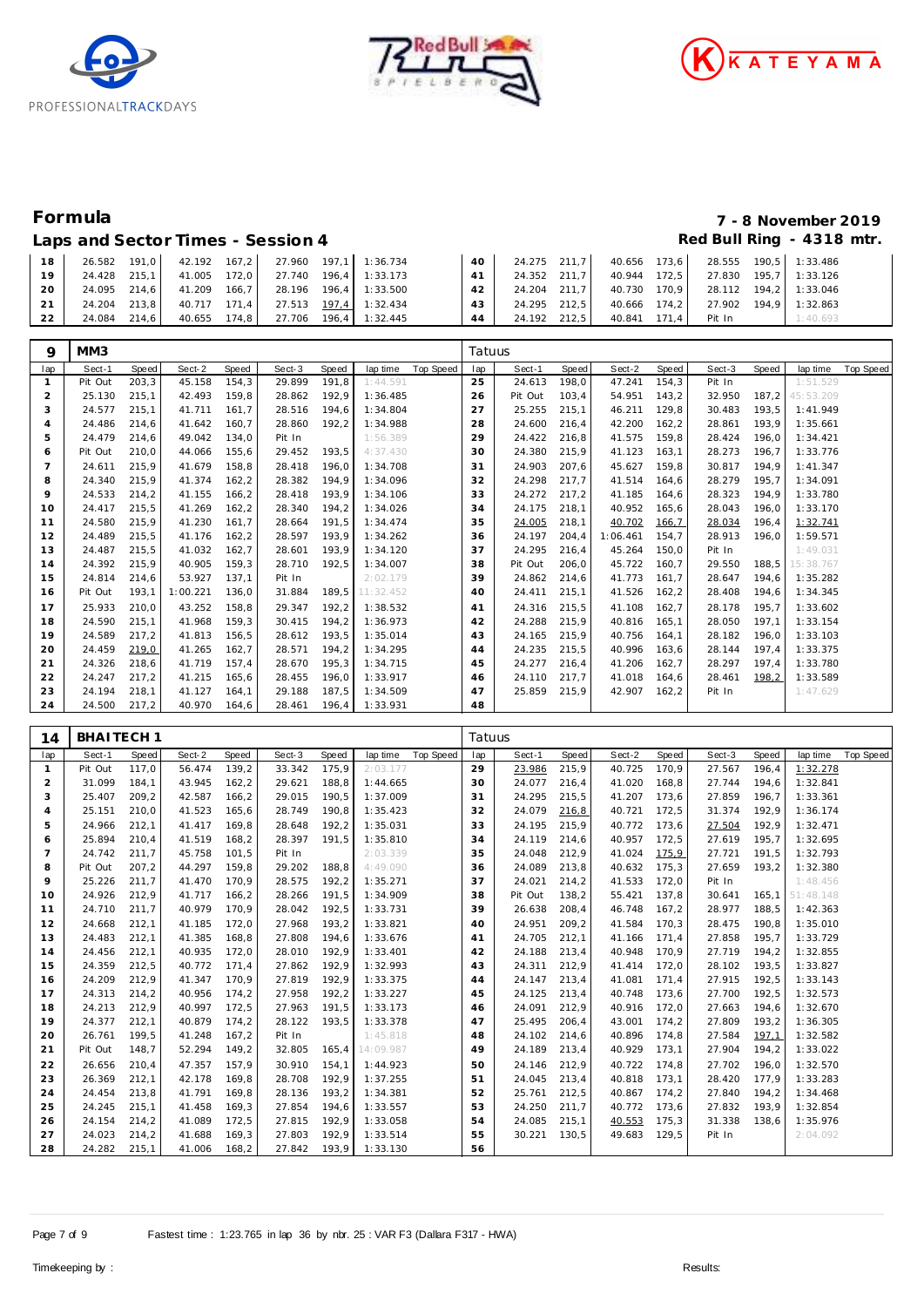





| 16             | BHAITECH <sub>2</sub> |                |                  |                |                  |                |           |                  | Tatuus   |                    |       |              |       |                  |       |           |           |
|----------------|-----------------------|----------------|------------------|----------------|------------------|----------------|-----------|------------------|----------|--------------------|-------|--------------|-------|------------------|-------|-----------|-----------|
| lap            | Sect-1                | Speed          | Sect-2           | Speed          | Sect-3           | Speed          | lap time  | Top Speed        | lap      | Sect-1             | Speed | Sect-2       | Speed | Sect-3           | Speed | lap time  | Top Speed |
| $\mathbf{1}$   | Pit Out               | 185,7          | 54.087           | 136,4          | Pit In           |                | 2:03.230  |                  | 29       | 24.357             | 191,0 | 42.558       | 170,3 | 28.333           | 193,5 | 1:35.248  |           |
| $\overline{a}$ | Pit Out               | 189,0          | 45.555           | 154,3          | 33.512           | 179,4          | 2:54.483  |                  | 30       | 23.969             | 218,6 | 40.964       | 170,3 | 27.887           | 194,6 | 1:32.820  |           |
| 3              | 26.349                | 199,9          | 43.629           | 157,0          | 33.065           | 188,5          | 1:43.043  |                  | 31       | 23.887             | 219,0 | 40.518       | 172,0 | 27.837           | 194,6 | 1:32.242  |           |
| 4              | 27.082                | 194,1          | 46.825           | 157,9          | 32.720           | 192,5          | 1:46.627  |                  | 32       | 23.924             | 218,6 | 42.932       | 170,9 | 28.068           | 195,3 | 1:34.924  |           |
| 5              | 24.570                | 215,1          | 42.666           | 158,4          | 29.389           | 190,5          | 1:36.625  |                  | 33       | 23.897             | 219,9 | 40.680       | 169,8 | 27.895           | 194,9 | 1:32.472  |           |
| 6              | 24.803                | 214,6          | 51.258           | 125,9          | Pit In           |                | 1:59.737  |                  | 34       | 24.024             | 217,7 | 40.913       | 174,2 | 28.290           | 195,3 | 1:33.227  |           |
| $\overline{7}$ | Pit Out               | 207,6          | 44.588           | 153,0          | 30.189           | 188,5          | 3:42.517  |                  | 35       | 23.976             | 216,8 | 40.592       | 173,1 | 27.729           | 194,2 | 1:32.297  |           |
| 8              | 24.741                | 214,2          | 41.326           | 166,7          | 28.482           | 192,9          | 1:34.549  |                  | 36       | 23.870             | 215,9 | 40.496       | 171,4 | 27.686           | 194,6 | 1:32.052  |           |
| 9              | 24.090                | 216,8          | 41.709           | 166,7          | 28.620           | 192,2          | 1:34.419  |                  | 37       | 23.908             | 215,9 | 40.400       | 173,1 | 27.698           | 195,7 | 1:32.006  |           |
| 10             | 24.096                | 215,5          | 40.891           | 170,3          | 28.719           | 191,8          | 1:33.706  |                  | 38       | 23.913             | 216,4 | 40.376       | 172,0 | Pit In           |       | 1:40.426  |           |
| 11             | 24.147                | 213,8          | 41.143           | 168,2          | 28.520           | 192,5          | 1:33.810  |                  | 39       | Pit Out            | 193,8 | 46.795       | 147,9 | 30.864           | 184,6 | 51:07.987 |           |
| 12             | 24.079                | 214,6          | 40.813           | 169,3          | 28.638           | 192,5          | 1:33.530  |                  | 40       | 26.857             | 178,3 | 44.640       | 158,4 | 29.447           | 189,8 | 1:40.944  |           |
| 13             | 24.249                | 213,8          | 41.085           | 169,8          | 28.343           | 193,2          | 1:33.677  |                  | 41       | 24.855             | 209,6 | 42.192       | 161,7 | 28.989           | 189,8 | 1:36.036  |           |
| 14             | 24.116                | 213,8          | 40.884           | 171,4          | 28.204           | 193,2          | 1:33.204  |                  | 42       | 24.558             | 212,1 | 41.333       | 167,2 | 28.234           | 191,8 | 1:34.125  |           |
| 15             | 24.006                | 214,2          | 40.689           | 170,3          | 28.358           | 192,9          | 1:33.053  |                  | 43       | 24.351             | 212,9 | 41.038       | 169,3 | 28.054           | 192,5 | 1:33.443  |           |
| 16             | 24.114                | 215,5          | 40.770           | 172,5          | 28.070           | 192,5          | 1:32.954  |                  | 44       | 24.250             | 212,9 | 40.934       | 168,8 | 28.030           | 193,2 | 1:33.214  |           |
| 17             | 24.118                | 214,6          | 40.781           | 170,9          | 27.991           | 193,2          | 1:32.890  |                  | 45       | 24.281             | 212,9 | 40.831       | 172,0 | 28.053           | 192,9 | 1:33.165  |           |
| 18             | 24.039                | 214,6          | 40.718           | 172,5          | 28.154           | 193,2          | 1:32.911  |                  | 46       | 24.359             | 213,4 | 40.877       | 172,5 | 28.100           | 192,2 | 1:33.336  |           |
| 19             | 24.079                | 214,6          | 41.398           | 167,7          | Pit In           |                | 1:42.774  |                  | 47       | 24.315             | 214,2 | 40.739       | 173,1 | 27.989<br>28.069 | 192,2 | 1:33.043  |           |
| 20             | Pit Out               | 178,9          | 50.531           | 143,6          | 31.933           | 181,5          | 11:04.084 |                  | 48       | 24.139             | 213,8 | 40.860       | 172,5 |                  | 193,5 | 1:33.068  |           |
| 21             | 26.791                | 193,4          | 44.904           | 154,3          | 29.892           | 184,9          | 1:41.587  |                  | 49       | 24.141             | 213,8 | 40.638       | 174,2 | 28.005           | 193,5 | 1:32.784  |           |
| 22             | 25.629                | 215,9          | 42.630           | 160,7          | 29.268           | 193,5          | 1:37.527  |                  | 50       | 24.212             | 213,4 | 40.933       | 173,1 | 27.852           | 195,7 | 1:32.997  |           |
| 23             | 24.454                | 218,6          | 41.757           | 162,7          | 29.098           | 192,9          | 1:35.309  |                  | 51       | 24.062             | 214,6 | 40.840       | 172,0 | 28.113           | 195,3 | 1:33.015  |           |
| 24             | 24.239                | 216,8          | 41.198           | 167,2          | 28.456           | 193,9          | 1:33.893  |                  | 52       | 24.156             | 216,4 | 40.878       | 173,6 | 27.801           | 194,6 | 1:32.835  |           |
| 25             | 24.146                | 216,8          | 40.973           | 171,4          | 28.191           | 192,5          | 1:33.310  |                  | 53       | 24.117             | 213,4 | 40.679       | 174,8 | 27.766           | 194,9 | 1:32.562  |           |
| 26             | 24.073                | 216,4          | 40.957           | 172,0          | 28.008           | 194,2          | 1:33.038  |                  | 54       | 24.156             | 213,4 | 40.642       | 174,2 | 27.828           | 194,2 | 1:32.626  |           |
| 27             | 23.919                | 216,4          | 41.185           | 168,2          | 28.137           | 194,2          | 1:33.241  |                  | 55       | 24.125             | 213,4 | 40.602       | 172,0 | 27.740           | 195,3 | 1:32.467  |           |
| 28             | 24.041                | 216,8          | 40.697           | 172,0          | 28.042           | 194,9          | 1:32.780  |                  | 56       | 24.004             | 213,4 | 41.949       | 168,2 | Pit In           |       | 1:43.351  |           |
|                |                       |                |                  |                |                  |                |           |                  |          |                    |       |              |       |                  |       |           |           |
| 25             | VAR F3                |                |                  |                |                  |                |           |                  |          | Dallara F317 - HWA |       |              |       |                  |       |           |           |
|                |                       |                |                  |                |                  |                |           |                  |          |                    |       |              |       |                  |       |           |           |
| lap            | Sect-1                | Speed          | Sect-2           | Speed          | Sect-3           | Speed          | lap time  | <b>Top Speed</b> | lap      | Sect-1             | Speed | Sect-2       | Speed | Sect-3           | Speed | lap time  | Top Speed |
| $\mathbf{1}$   | Pit Out               | 156,5          | 46.683           | 158,8          | 29.737           | 187,8          | 1:46.054  |                  | 21       | 23.292             | 219,9 | 38.140       | 190,1 | 25.217           | 205,7 | 1:26.649  |           |
| $\overline{c}$ | 24.360                | 218,1          | 38.606           | 189,5          | 31.640           | 191,5          | 1:34.606  |                  | 22       | 22.757             | 220,4 | 38.587       | 186,2 | 25.069           | 205,3 | 1:26.413  |           |
| 3              | 23.786                | 217,2          | 38.180           | 193,5          | 25.542           | 203,4          | 1:27.508  |                  | 23       | 22.663             | 220,8 | 37.965       | 192,9 | 24.913           | 203,8 | 1:25.541  |           |
| 4              | 22.622                | 222,2          | 37.845           | 195,7          | 24.794           | 207,3          | 1:25.261  |                  | 24       | 22.543             | 221,3 | 37.872       | 194,2 | 25.034           | 205,3 | 1:25.449  |           |
| 5              | 22.690                | 221,3          | 37.721           | 194,9          | 26.171           | 205,3          | 1:26.582  |                  | 25       | 22.467             | 220,8 | 37.869       | 194,2 | 24.728           | 206,1 | 1:25.064  |           |
| 6              | 22.682                | 223,1          | 38.373           | 196,4          | 25.131           | 207,3          | 1:26.186  |                  | 26       | 22.628             | 221,3 | 38.206       | 193,5 | 24.734           | 208,1 | 1:25.568  |           |
| $\overline{7}$ | 22.575                | 220,8          | 38.864           | 194,2          | 24.731           | 207,3          | 1:26.170  |                  | 27       | 22.566             | 221,3 | 37.974       | 192,9 | Pit In           |       | 1:34.053  |           |
| 8              | 22.568                | 223,1          | Pit In           |                | Pit In           |                | 2:00.004  |                  | 28       | Pit Out            | 176,9 | 45.909       | 170,9 | 29.650           | 198,5 | 45:52.968 |           |
| 9              | Pit Out               | 187,7          | 46.241           | 160,2          | 28.390           | 197,4          | 47:04.143 |                  | 29       | 23.805             | 204,0 | 41.571       | 130,8 | 27.711           | 203,0 | 1:33.087  |           |
| 10             | 23.421                | 219,5          | 38.999           | 186,9          | 33.718           | 194,6          | 1:36.138  |                  | 30       | 22.796             | 220,8 | 37.990       | 194,2 | 25.121           | 206,1 | 1:25.907  |           |
| 11             | 23.457                | 221,3          | 38.615           | 188,8          | 25.653           | 202,6          | 1:27.725  |                  | 31       | 22.636             | 222,6 | 38.406       | 181,2 | 26.823           | 206,5 | 1:27.865  |           |
| 12             | 22.801                | 222,2          | 38.163           | 192,9          | 25.131           | 205,7          | 1:26.095  |                  | 32       | 22.696             | 224,0 | 38.889       | 196,4 | 24.686           | 206,5 | 1:26.271  |           |
| 13             | 22.540                | 224,0          | 38.418           | 163,1          | 26.032           | 205,3          | 1:26.990  |                  | 33       | 22.485             | 222,6 | 37.656       | 192,9 | 24.658           | 207,3 | 1:24.799  |           |
| 14             | 22.586                | 222,6          | 38.074           | 183,7          | 26.136           | 206,9          | 1:26.796  |                  | 34       | 22.311             | 225,4 | 38.619       | 194,9 | 25.670           | 203,8 | 1:26.600  |           |
| 15             | 23.308                | 221,3          | 38.296           | 194,2          | 25.477           | 205,3          | 1:27.081  |                  | 35       | 22.450             | 221,3 | 37.608       | 196,4 | 24.370           | 207,7 | 1:24.428  |           |
| 16             | 22.674                | 221,7          | 38.345           | 193.5          | 25.143           | 206,1          | 1:26.162  |                  | 36       | 22.249 222,6       |       | 37.366 197,8 |       | 24.150           | 210,5 | 1:23.765  |           |
| 17             | 22.612                | 222,6          | 38.961           | 183,7          | Pit In           |                | 1:34.925  |                  | 37       | 22.335             | 221,7 | 37.456 197,1 |       | 24.119           | 208,9 | 1:23.910  |           |
| 18             | Pit Out               | 210,4          | 44.674           | 147,5          | 27.995           | 198,2          | 8:50.822  |                  | 38       | 22.280             | 222,6 | 37.435       | 197,8 | 24.301           | 208,5 | 1:24.016  |           |
| 19<br>20       | 23.322<br>22.916      | 221,3<br>222,2 | 38.304<br>38.249 | 186,9<br>188,8 | 25.208<br>25.034 | 204,9<br>205,7 | 1:26.834  |                  | 39<br>40 | 24.104             | 221,3 | 41.564 155,2 |       | Pit In           |       | 1:41.686  |           |
|                |                       |                |                  |                |                  |                | 1:26.199  |                  |          |                    |       |              |       |                  |       |           |           |
| 77             | <b>US1</b>            |                |                  |                |                  |                |           |                  | Tatuus   |                    |       |              |       |                  |       |           |           |
| lap            | Sect-1                | Speed          | Sect-2           | Speed          | Sect-3           | Speed          | lap time  | Top Speed        | lap      | Sect-1             | Speed | Sect-2       | Speed | Sect-3           | Speed | lap time  | Top Speed |
| $\mathbf{1}$   | Pit Out               | 205,6          | 44.953           | 146,3          | 29.977           | 187,5          | 1:41.442  |                  | 34       | 25.191             | 209,6 | 42.911 158,8 |       | 28.957           | 194,9 | 1:37.059  |           |
| $\overline{2}$ | 25.968                | 168,0          | 42.947           | 163,1          | 28.834           | 193,2          | 1:37.749  |                  | 35       | 24.901             | 208,8 | 41.882 162,7 |       | 28.267           | 196,0 | 1:35.050  |           |
| 3              | 24.824                | 209,2          | 41.882           | 164,6          | 28.019           | 194,6          | 1:34.725  |                  | 36       | 24.136             | 215,9 | 41.062 167,7 |       | 28.086           | 195,3 | 1:33.284  |           |
| 4              | 24.087                | 214,6          | 41.082           | 168,2          | 27.629           | 196,7          | 1:32.798  |                  | 37       | 24.082             | 215,5 | 40.771 169,8 |       | 27.504           | 197,8 | 1:32.357  |           |
| 5              | 23.904                | 215,1          | 42.493           | 157,9          | 28.198           | 195,7          | 1:34.595  |                  | 38       | 23.832             | 214,6 | 40.702 171,4 |       | 27.463           | 197,4 | 1:31.997  |           |
| 6              | 24.012                | 215,1          | 40.968           | 168,2          | 27.716           | 196,0          | 1:32.696  |                  | 39       | 23.856             | 215,1 | 40.617 173,1 |       | 27.527           | 197,8 | 1:32.000  |           |
| 7              | 23.994                | 214,6          | 40.904           | 170,3          | 27.539           | 197,1          | 1:32.437  |                  | 40       | 23.928 214,6       |       | 40.834 171,4 |       | 27.396           | 197,8 | 1:32.158  |           |

 23.960 215,5 40.723 169,8 27.639 195,7 1:32.322 23.859 215,9 40.603 171,4 27.627 196,7 1:32.089

 23.634 216,8 42.626 171,4 27.527 198,2 1:33.787 23.657 216,4 40.498 172,0 27.667 195,7 1:31.822